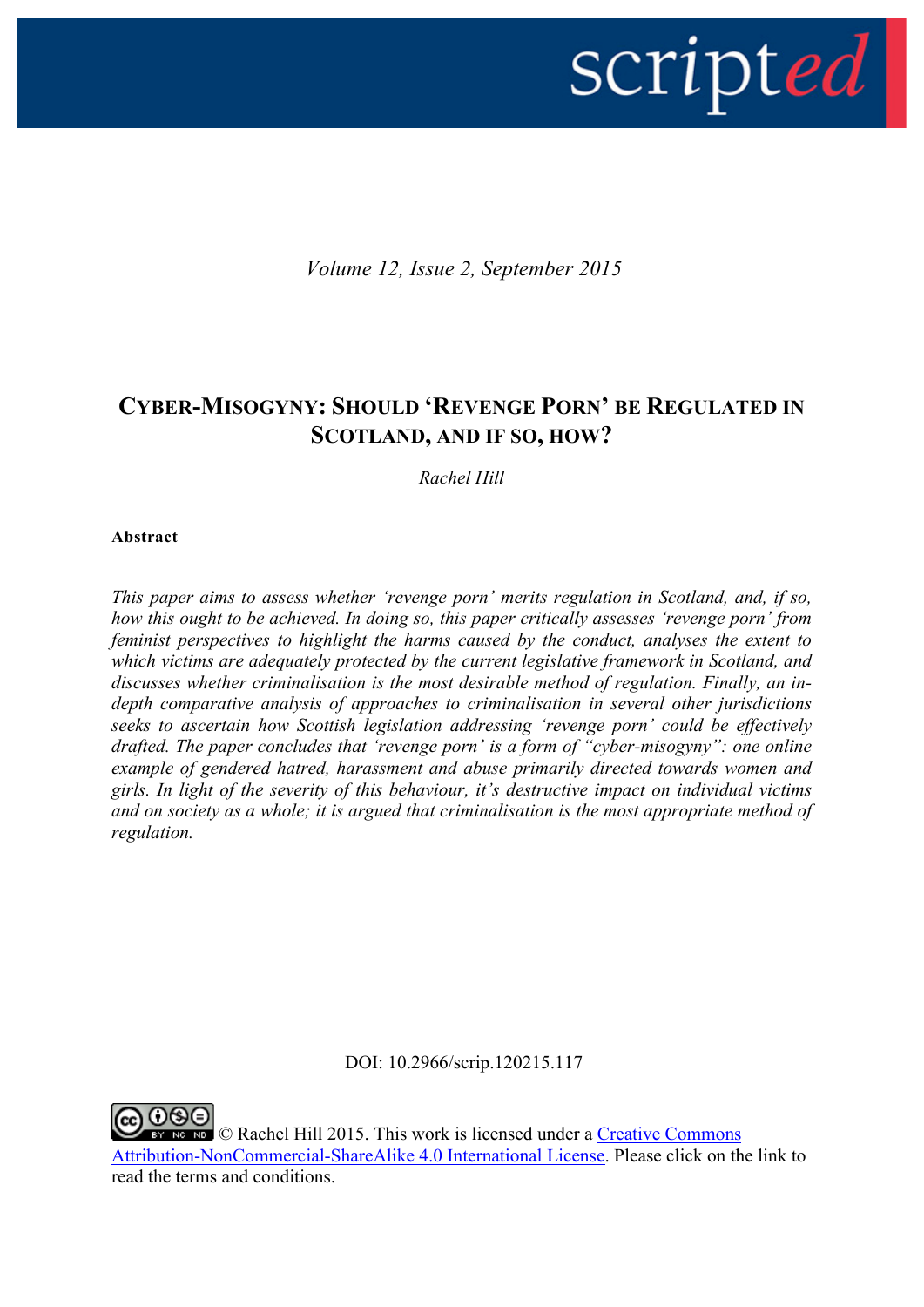The phenomenon colloquially known as 'revenge porn' can be defined as sexually explicit images, shared publicly online without the subjects consent.<sup>1</sup> Typically, the images are exchanged consensually during an intimate relationship and are unintended to be seen by anyone else. Nonetheless, 'revenge porn' can refer to a variety of scenarios; the images may be obtained by hacking or theft, the documentation of a sexual assault, or captured without the victim's knowledge. Given the range of scenarios typically referred to by the term "revenge porn", it arguably trivialises the matters involved and has been criticised as misleading. <sup>2</sup> Implicit in the term 'revenge' is a tacit justification of the violation, implying that the victim did something to cause the incident. In the words of Ellie Hutchinson at Scottish Women's Aid, "it's not about revenge and it's not about porn. It's about humiliation, manipulation, coercion and fear".<sup>3</sup> Many commentators therefore prefer the term 'non-consensual pornography' (henceforth referred to as NCP). When viewed from a feminist perspective, NCP can be considered as an online example of gendered hatred, harassment and abuse.

Although the distribution of NCP is not technically illegal in Scotland at present, it may fall under several offences in some instances. However, a recent rise in awareness of the issue, partly due to high-profile cases involving celebrities and growing public pressure from women's campaign groups and media outlets, has led politicians and scholars to push for its criminalisation.4 Lord Advocate Frank Mulholland addressed this perceived inadequacy of existing remedies by announcing that formal attempts to introduce a new offence targeting NCP will be initiated.<sup>5</sup> This paper explores whether this type of conduct is worthy of regulation in Scotland, and if so, how this ought to be done.

### *1.1 The Phenomenon of 'Revenge Porn'*

<u> 1989 - Johann Stein, fransk politiker (d. 1989)</u>

To assess whether NCP is worthy of regulation in Scotland, it is crucial to form an understanding of what this conduct 'is' and the effect it has, since this ultimately affects how it ought to be regulated. Although men are often victimised by the non-consensual circulation of sexual images, it appears to be a highly gendered activity disproportionately impacting women; one study has suggested that an estimated  $90\%$  of victims are female.<sup>6</sup> While it may

<sup>&</sup>lt;sup>1</sup> http://www.revengepornhelpline.org.uk/about-revenge-porn/ (accessed 9 November 2015).

<sup>&</sup>lt;sup>2</sup> CR Proudman, "Revenge porn: enough still isn't being done to stop it" (2014) available at http://www.independent.co.uk/life-style/health-and-families/features/revenge-porn-enough-still-isnt-being-doneto-stop-it-9578892.html (accessed 9 November 2015).

<sup>3</sup> Young Women's Network, "16 Days of Action Against Gender Based Violence*"* (2014) available at https://swcyoungwomen.wordpress.com/2014/12/03/16-days-of-action-against-gender-based-violence-getinvolved-with-scottish-womens-aid/ (accessed 9 November 2015).

<sup>4</sup> For example: Scottish Women's Aid Campaign, Stop Revenge Porn Scotland, Ban Revenge Porn UK, End Violence Against Women, VOIC, Liberal Democrats Campaign, SNP MSP Christina McKelvie.

<sup>5</sup> BBC News Scotland, "New law to tackle 'revenge porn' in Scotland*"* (2014) available at http://www.bbc.co.uk/news/uk-scotland-scotland-politics-29717347 (accessed 9 November 2015).

<sup>6</sup> Cyber Civil Rights Initiative, "Revenge Porn by the Numbers*"* (2014) available at http://www.endrevengeporn.org/revenge-porn-infographic/ (accessed 9 November 2015). Since 'revenge porn' is a relatively new phenomenon, there is a lack of reliable empirical data on the nature of revenge porn and its prevalence. The results of the Cyber Civil Rights Initiative's statistics have been recognized as reflective of a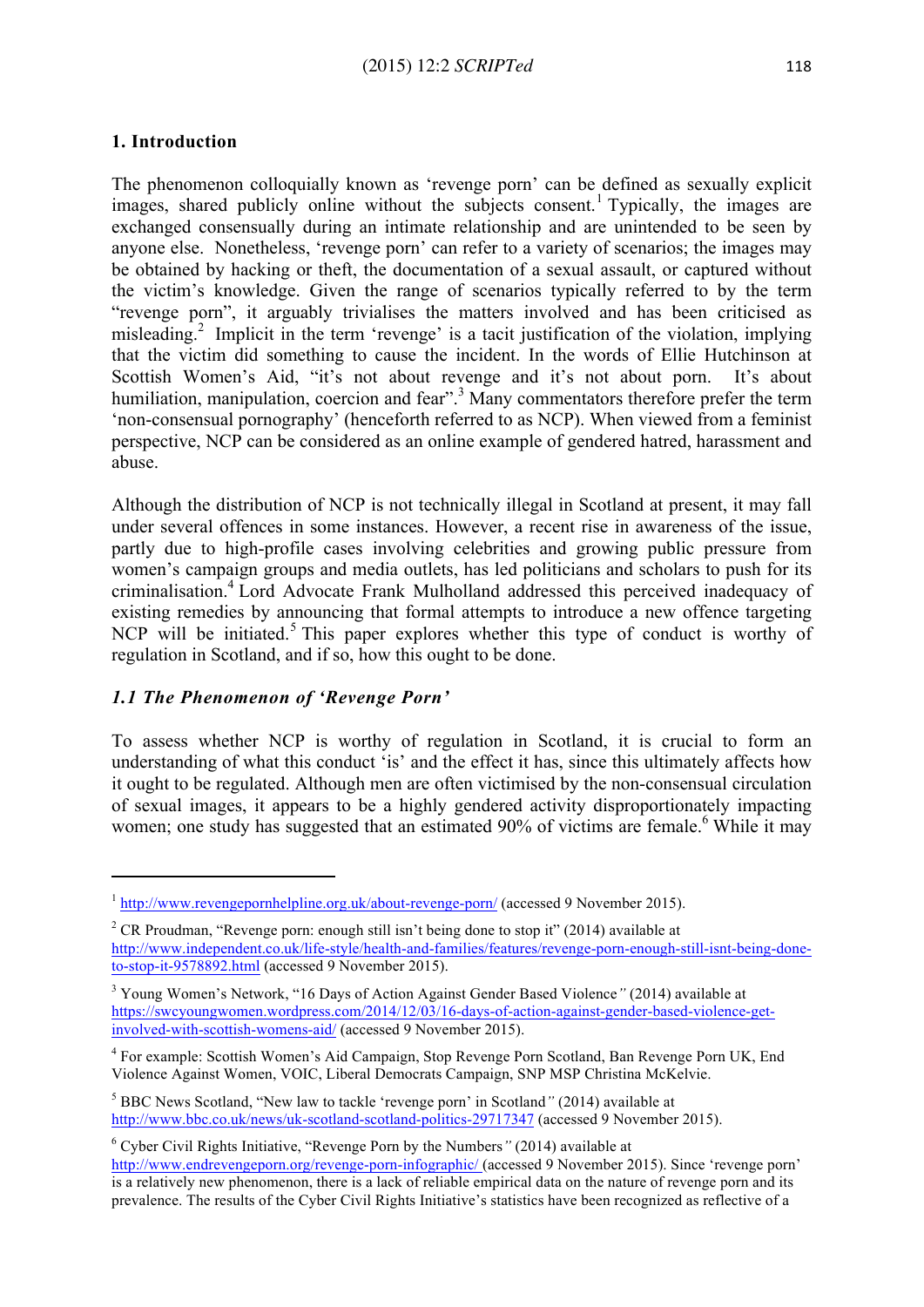initially seem peculiar that women and girls are predominately targeted, once viewed in a wider context of historical sexism, this seemingly coincidental gender disparity could be seen to be a depressing reflection of hostility directed towards women. "The Internet is a hall of mirrors… its use reflects the inequalities and injustices of the societies into which it is inserted..."<sup>7</sup> Not only are women more likely to be victims of NCP, but the consequences are also more severe for women than men, due to sexual double standards and deeply-ingrained beliefs that women's behaviour provokes sexual violence. The phenomenon of 'revenge porn' will thus be examined from feminist perspectives in order to consider how this conduct ought to be regulated, if worthy of regulation at all.

### *1.2 Cyber-Misogyny*

Although NCP is often trivialised by commentators, this indifference is precisely the kind of attitude that has historically persisted towards many other 'women's issues'.8 It took years of effort from women's movements and feminist activists to expose and to challenge rape, domestic violence, and sexual harassment as systematic and harmful, which previously were tolerated, trivialized, and dismissed.<sup>9</sup> Although domestic abuse is now recognised as a form of gendered violence and a "major public health and human rights problem", historically it was virtually ignored as a public policy issue.<sup>10</sup> It was regarded as a "private concern", which was neither serious nor criminal, until it was later framed as a form of gendered violence.<sup>11</sup> In a similar fashion to the historic use of this private/public dichotomy to trivialise domestic violence, a false dichotomy between 'offline' and 'online' worlds is often used to trivialise harms caused by NCP.<sup>12</sup> Nonetheless, violations of sexual autonomy online can have the exact same effects as those in 'the real world'. If NCP is reframed as a form of 'cyber misogyny', and the harms caused by it are illuminated, it may become evident that current norms of acceptable conduct must be changed.<sup>13</sup>

NCP has not only been dismissed in the same way that domestic violence was historically dismissed, but it also often forms a tactic of abuse within domestic violence itself. In some cases, the images are the product of coercion, and in extreme instances the images may be a

<u> 1989 - Andrea Santa Andrea Andrea Andrea Andrea Andrea Andrea Andrea Andrea Andrea Andrea Andrea Andrea Andr</u>

female-heavy sample, so should be viewed as estimations rather than facts until more reliable research is undertaken from a larger sample.

<sup>7</sup> N Shalhoub-Kevorkian and T Berenblum, "Panoptical Web: Internet and Victimization of Women" (2010) 17 *International Review of Victimology* 90-91.

<sup>8</sup> DK Citron, "Laws Expressive Value in Combatting Cyber Gender Harassment" (2010) 108 *Michigan Law Review* 373, at395.

<sup>9</sup> The rule that exempted husbands from marital rape convictions was not abolished in Scotland until *Stallard v HM Advocate* 1989 SLT 469. No term even existed to describe sexual harassment of women in the workplace until the 1970's and sexual harassment was first legally recognised as a form of workplace discrimination in the UK in *Strathclyde Regional Council v Porcelli* [1986] IRLR 134.

<sup>10</sup> CA Kelly, '*Domestic Violence and the Politics of Privacy'* (Cornell University Press: New York, 2003), at 46.

<sup>11</sup> L Harne and J Radford, '*Tackling Domestic Violence: Theories, Policies and* Practices' (Open University Press: Glasgow, 2008), at 17.

<sup>12</sup> D Henry and A Powell, 'The Dark Side of the Virtual World: Towards a Digital Sexual Ethics' in *Preventing Sexual Violence: Interdisciplinary Approaches to Overcoming Rape Culture* (2014), at 92.

<sup>13</sup> DK Citron, "Laws Expressive Value in Combatting Cyber Gender Harassment" (2010) 108 *Michigan Law Review* 373, at 377.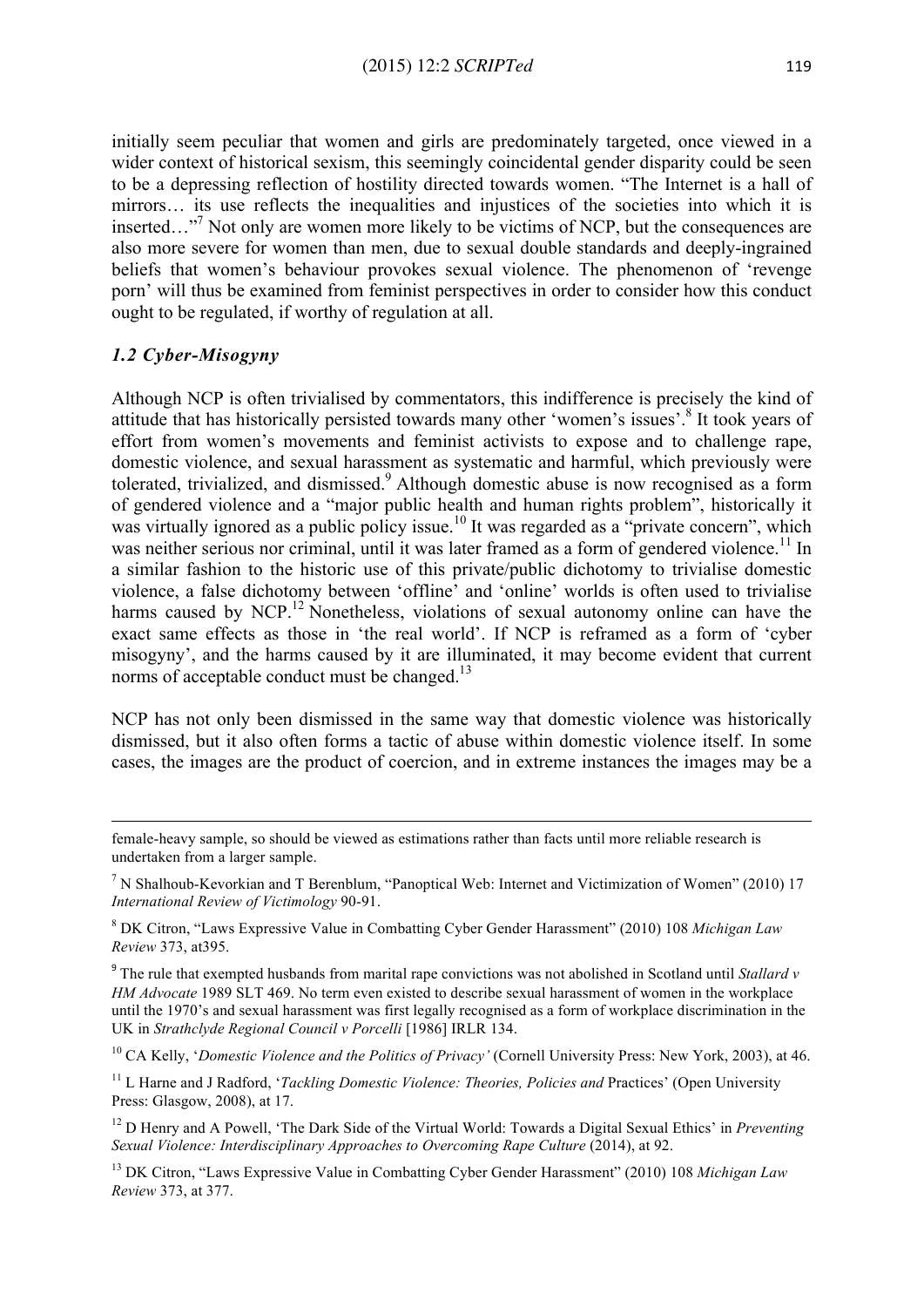documented sexual assault.<sup>14</sup> Abusive partners often threaten disclosure of intimate photos as a way of controlling someone within a relationship or after the relationship ends,  $^{15}$  by turning the unwilling victim into sexual entertainment for strangers, with the sole purpose of intimidating, humiliating, silencing, and degrading them. In the same way that many feminists believe that sexual assault revolves around power and dominance rather than sex, many instances of NCP seem to be assertions of control, revolving around inherent disrespect for women's autonomy.<sup>16</sup>

The UN Convention on the Elimination of Discrimination against Women described genderbased violence as violence "directed against a woman because she is a woman or that affects women disproportionately"; including acts that "inflict physical, mental or sexual harm or suffering, threats of such acts, coercion and other deprivations of liberty". <sup>17</sup> This definition is deliberately expansive to accommodate modes of sexual violence that are being uncovered with time, and NCP could be regarded as a form of gender-based violence that has emerged as technology has developed.18 This gendered harassment does not seem to have materialized in a vacuum, but rather, is arguably a "manifestation of the historically unequal power relations between men and women".<sup>19</sup> In many cases, such conduct reveals efforts to use sexual humiliation to combat women's parity of participation in the public sphere, and the immediate, devastating, and irreversible effects of this conduct cannot be understated.<sup>20</sup>

While anonymity allows Internet users to act out aggressions that they potentially never would in the 'real world', for women targeted by such behaviour, the tolls exacted on them emotionally, professionally, and even physically, are incredibly "real world".<sup>21</sup> NCP regularly destroys relationships, reputations, and careers. <sup>22</sup> Merely entering a victim's name into a

http://www.theguardian.com/commentisfree/2014/oct/03/-sp-rape-bullying-rehteaeh-parsons-audrie-pottfamilies (accessed 9 November 2015); P. Wright, "Rehtaeh Parsons: Canadian police to re-open case into rape of suicide teen*"* (2013) available at

http://www.telegraph.co.uk/news/worldnews/northamerica/canada/9991536/Rehtaeh-Parsons-Canadian-policere-open-case-into-rape-of-suicide-teen.html (accessed 9 November 2015).

<sup>15</sup> Scotland's Crown Office and Procurator Fiscal Service "Guidance on cases involving Communications sent via Social Media*"* (2014), p.6; Women's Aid Press Release (2014) available at http://www.womensaid.org.uk/domestic-violence-pressinformation.asp?itemid=3328&itemTitle=Women%27s+Aid+welcomes+Revenge+Porn+Law&section=000100 0100150001&sectionTitle=Press+releases (accessed 9 November 2015).

<sup>16</sup> CA Mackinnon, '*Women's Lives Men's Laws'*, (Harvard University Press, 2007), at130.

<u> 1989 - Johann Stein, fransk politiker (d. 1989)</u>

<sup>17</sup> United Nations General Assembly Declaration on the Elimination of Violence Against Women A/RES/48/104 (20th December 1993), General Recommendation No. 19(6).

<sup>18</sup> J. Kee, "Cultivating Violence Through Technology? Exploring the Connections between Information Communication Technologies and Violence Against Women" (2005) *Association of Progressive Communications Women's Networking Support Programme*, at 5

 $19$  United Nations Economic and Social Council,  $57<sup>th</sup>$  Session of the Commission on the Status of Women, E/CN.6/2013/4, para.15.

<sup>20</sup> M. Salter and T. Crofts, "Responding to Revenge Porn: Challenges to Online Legal Impunit*y*" in *New Views on Pornography: Sexuality, Politics, and the Law* (Praeger, 2015), at 248.

 $21$  B. Roese, "Defamation, Humiliation, and Lost Reputations: Mitigating the Damage to Women Harassed Online" (2014), 35 *Women's Rights Law Reporter* 123, at 4.

 $^{22}$  For example, a Canadian judge faced dismissal and was forced to resign after becoming a victim of revenge porn: see Oxford Human Rights Hub, *"*(In)justice served? Lori Douglas Case Leaves More Questions than

 $14$  For example, the cases of Audrie Pott and Rehtaeh Parsons – see J. Valenti, "Our daughter is dead. We're the surviving victims: rape, bullying and suicide, after a viral flood*"* (2014) available at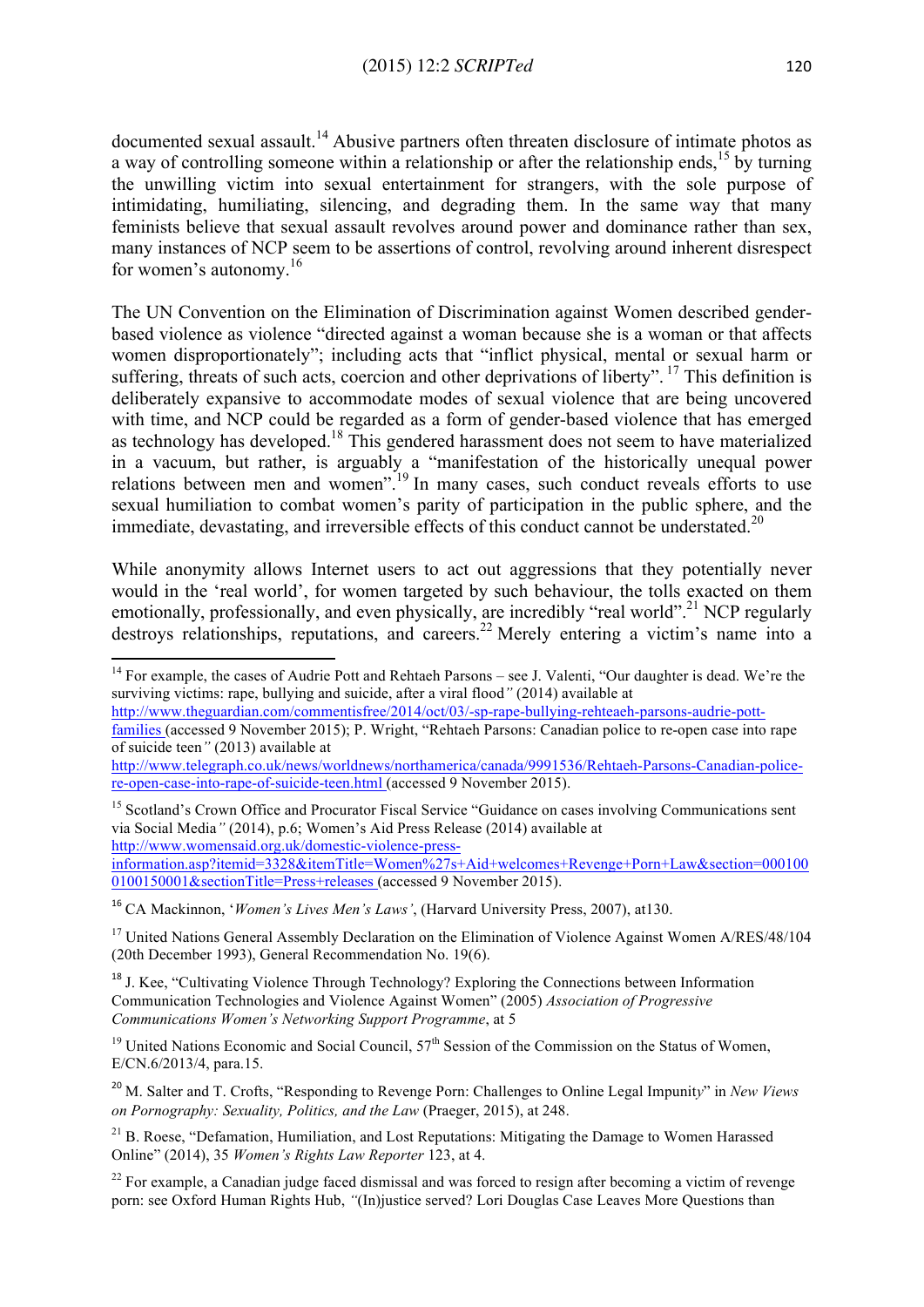search engine can display their sexual images, and recent research has shown that around 70% of employers have rejected applicants due to information found online.<sup>23</sup> It is also not uncommon for perpetrators to send images directly to the victim's friends, family and employer.<sup>24</sup> Lord Nicholls described reputation as "an integral and important part of the dignity of the individual", and it is the perpetrators reputation that should be left tarnished rather than the victim's.<sup>25</sup> NCP also threatens victims' safety by raising their vulnerability to offline stalking and physical violence.<sup>26</sup> The majority of victims have reportedly had their images posted next to their personal contact information, encouraging strangers to stalk and harass them.<sup>27</sup> Victims also frequently receive threats of assault, rape and murder from those viewing their images.<sup>28</sup> Many are even driven to suicide.<sup>29</sup>

Misogynistic 'revenge porn websites' which specialise in archiving user-submitted images have also become increasingly common in tandem with the recent rise in 'popularity' of NCP. The creators of such websites seek to eroticise and commodify victim's distress by charging men for access to images and extorting victims for money to have their images removed.<sup>30</sup> While NCP can affect men, there appears to be no such websites specializing in images of men, arguably because it is not thought to be inherently degrading or humiliating for men to have sex.<sup>31</sup> These websites do not appear to be about images of naked women, since there are thousands on the Internet consensually, but rather, they are about relishing in the sexual violation of women.

#### *1.3. Victim Blaming*

 $26$  See note 13 (Citron) at p.375.

<sup>28</sup> D.K. Citron, "*Hate Crimes in Cyberspace"* (Harvard University Press 2014), at16-17.

 Answers for Canadians", (2014) available at http://ohrh.law.ox.ac.uk/injustice-served-lori-douglas-case-leavesmore-questions-than-answers-for-canadians/ (accessed 9 November 2015).

<sup>&</sup>lt;sup>23</sup> Cross-Tab, "Online Reputation in a Connected World" (2010), p.3, available at http://www.jobhunt.org/guides/DPD\_Online-Reputation-Research\_overview.pdf (accessed 9 November 2015).

<sup>&</sup>lt;sup>24</sup> For example, the first person to be convicted under California's revenge porn law posted the image on the Facebook page of the victim's employer: see The Guardian, "California man first to be convicted under state's revenge porn law" (2014) available at http://www.theguardian.com/us-news/2014/dec/02/california-convictedrevenge-porn-law (accessed 9 November 2015).

<sup>25</sup> *Reynolds v Times Newspapers* [2001] 2 AC 127, Lord Nicholls at 201.

 $^{27}$  In a CCRI study, over 50% of victims reported that their images appeared next to their full name and social network profile - see D.K. Citron and M.A. Franks, "Criminalizing Revenge Porn*"* (2014) 49 *Wake Forest Law Review* 350.

 $29$  See note 14; see also – Amanda Todd, Hope Witsell and Jessica Logan - BBC News, "Man charged in Netherlands in Amanda Todd suicide case" (2014) available at http://www.bbc.co.uk/news/world-europe-27076991 (accessed 9 November 2015); The Independent, "US Youth suicides linked to 'sexting' but trend rises" (2009) available at http://www.independent.co.uk/life-style/gadgets-and-tech/news/us-youth-suicideslinked-to-sexting-but-trend-rises-1834127.html (accessed 9 November 2015)

<sup>30</sup> See note 20 (Salter and Crofts) at p.248.

<sup>&</sup>lt;sup>31</sup> J Filipovic, "Revenge porn is about degrading women sexually and professionally" (2013) available at http://www.theguardian.com/commentisfree/2013/jan/28/revenge-porn-degrades-women (accessed 9 November  $2015$ ).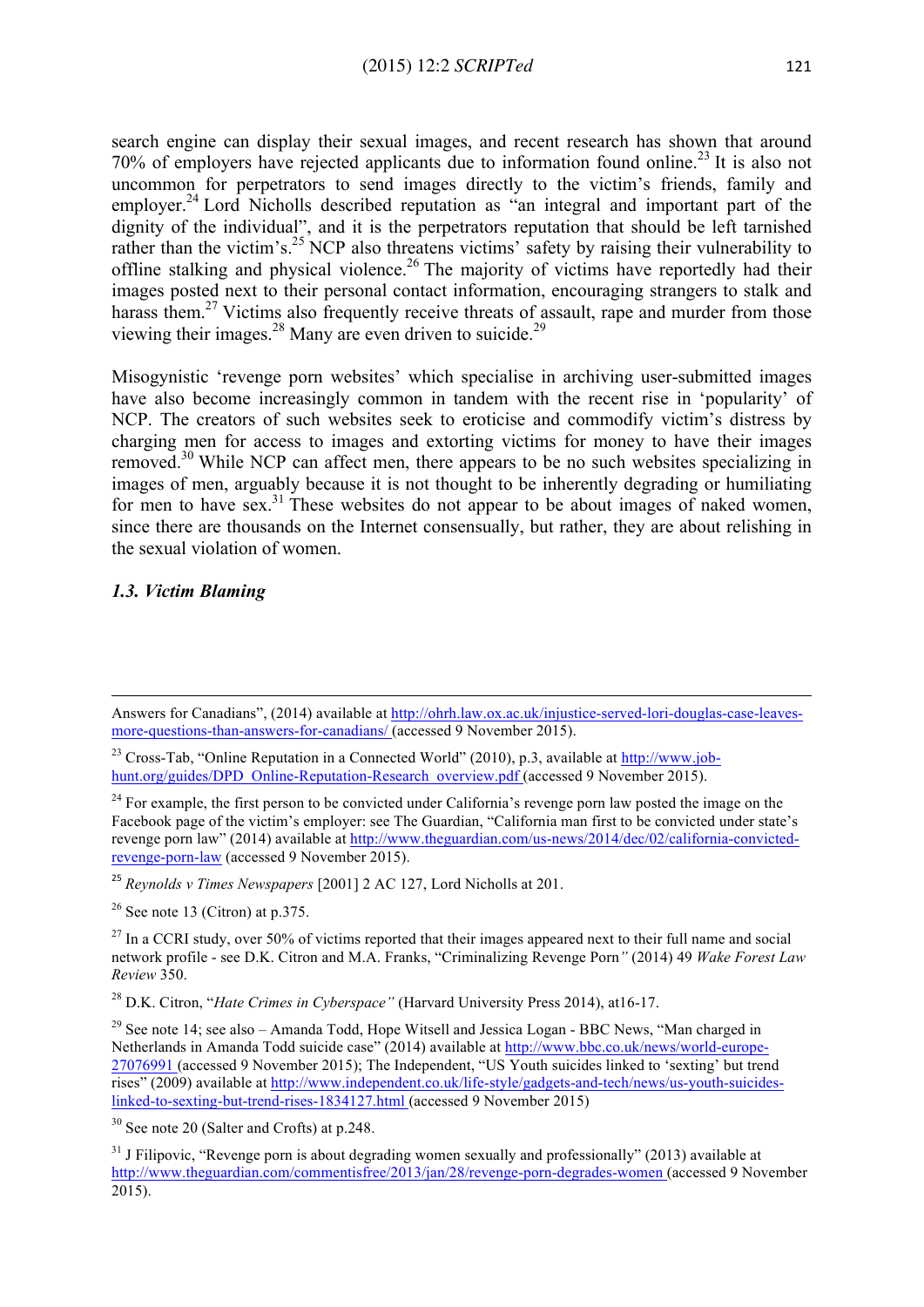#### "Let us start putting [the blame] back where it belongs – on the perpetrators who thrive on the harassment, degradation, and humiliation of their victims"  $32$

Many also attempt to trivialise the severity of NCP by arguing that it is the victim's fault for taking sexual photos in the first place. Needless to say, "don't take photos" is an inadequate solution. While some attempt to portray this advice as reasonable (based on the rationale that photos cannot be distributed if they do not exist), since it is primarily women targeted by NCP, the advice is really directed towards women, and aimed particularly at restricting their sexual behaviour.<sup>33</sup> Women should not be punished for exercising their right to sexual autonomy or blamed for trusting someone who later viciously betrays them. After all, it has been said that one of the purposes of domestic violence laws is to protect individuals against their misplaced trust.<sup>34</sup> In a similar fashion to many instances of sexual assault, women are expected to 'take responsibility' for their lawful personal choices, rather than placing responsibility on the perpetrator for their inexcusable actions. Even legal scholars have maintained that "the origin of these pictures may matter…" and that NCP is a "natural urge to 'set right' imbalances of virtue".35 Although such advice is often well meaning, it is based upon problematic assumptions that it is the victim's responsibility to prevent harassment.<sup>36</sup> Additionally, it completely ignores the fact that NCP can often be the result of surreptitious surveillance.

Placing the blame on the individual depicted is also extremely harmful because it perpetuates a culture of victim blaming and "slut-shaming": the act of criticizing a woman for sexual activity to inflict shame upon her. This kind of mind-set can be said to stem from the belief that female sexuality itself is shameful.<sup>37</sup> Women are expected to "be desirable but not desiring", irrespective of the fact that shaming a person for consensual sexual activity is illogical.<sup>38</sup> Blaming the victim for the actions of the perpetrator contributes to these social mores and perpetuates gender inequality by reaffirming sexist double standards, where women are heavily criticised for sexual activity, while men are praised for virtually identical behaviour. Online sexual violence not only harms those targeted, but also adds to a culture that tolerates sexual abuse and holds women responsible for their own victimisation.<sup>39</sup>

<u> 1989 - Johann Stein, fransk politiker (d. 1989)</u>

 $32$  Bekah Wells, founder of 'Women Against Revenge Porn' – see note 28 (Citron) at 106.

<sup>33</sup> MA Franks, "Adventures in Victim Blaming: Revenge Porn Edition*"* (2013) available at http://concurringopinions.com/archives/2013/02/adventures-in-victim-blaming-revenge-porn-edition.html (accessed 9 November 2015).

<sup>&</sup>lt;sup>34</sup> O Rachmilovitz, "Bringing Down the Bedroom Walls: Emphasizing Substance over Form in Personalized Abuse" (2008) 14 *William & Mary Journal of Women and the Law* 495, at 500.

<sup>&</sup>lt;sup>35</sup> S.R. Stroud, "The Dark Side of the Online Self: A Pragmatist Critique of the Growing Plague of Revenge Porn" (2014) 29 *Journal of Mass Media Ethics*, 168-183, at 176 and 180.

<sup>36</sup> J Fairbairn, "Rape Threats and Revenge Porn: Defining Sexual Violence in the Digital Age" in *eGirls, eCitizens* (University of Ottawa Press, 2015), at 229.

 $37$  R Budde, "Taking the Sting Out of Revenge Porn: Using Criminal Statutes to Safeguard Sexual Autonomy in the Digital Age" (2015) 16 *Georgetown Journal of Gender and the Law 407-444,* at.419.

<sup>&</sup>lt;sup>38</sup> JA Reid, S Elliott and GR Webber, "Casual Hookups to Formal Dates: Refining the Boundaries of the Sexual Double Standard" (2011) 25 *Gender and Society* 545-568, at 549.

<sup>39</sup> See note 36 (Fairbairn) at p.235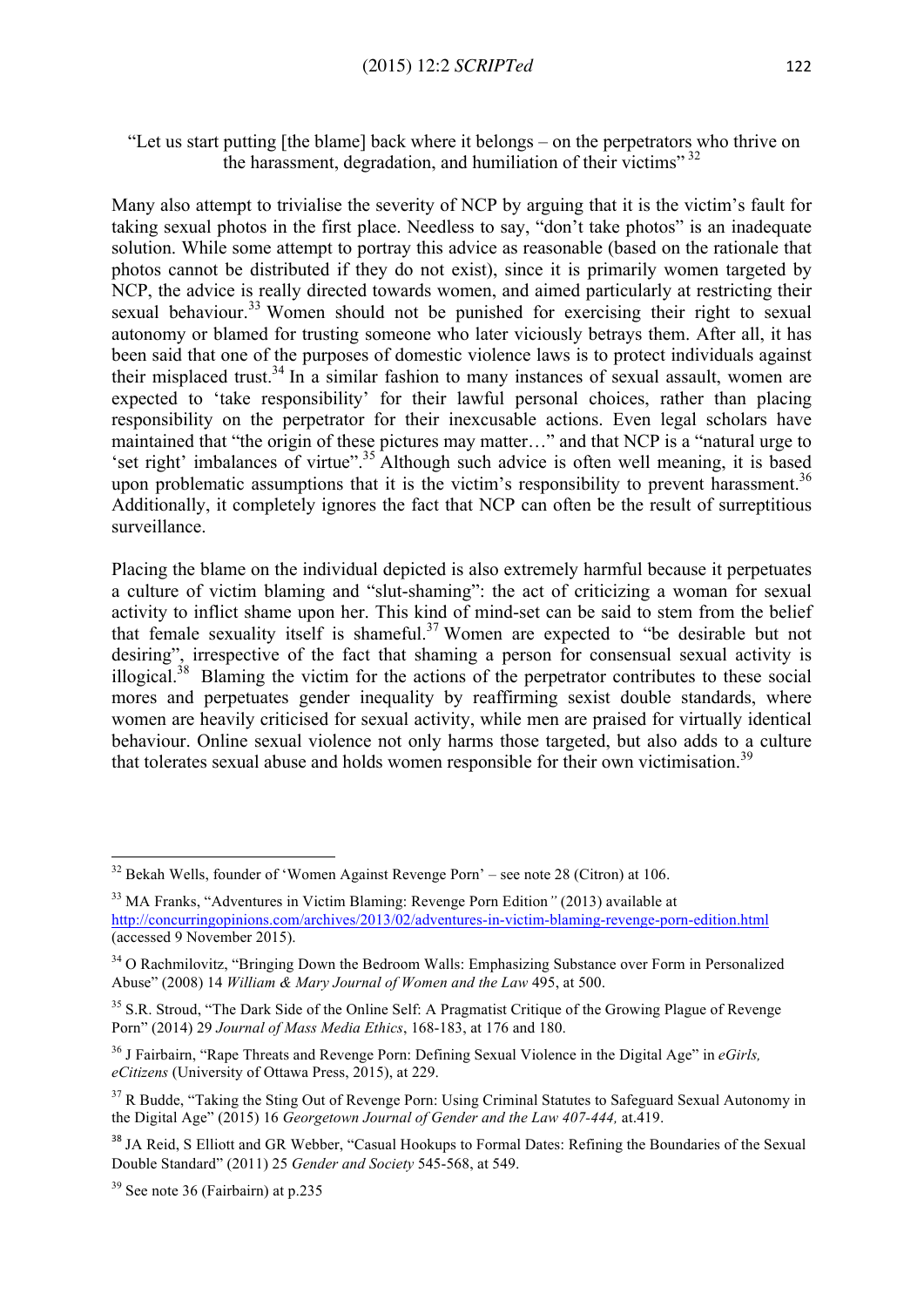For example, authorities have often been shown to respond with a lack of concern when sexual images of a woman taken consensually are later shared against her will.<sup>40</sup> Whereas, images shared after being taken non-consensually tend to be taken seriously and are considered to be a serious infringement of sexual autonomy.<sup>41</sup> This arguably suggests an implicit endorsement of punishing 'immodesty'. Such a pattern of official disinterest in the plight of the victim, and implicit approval of stigmatisation and re-victimisation is not unique to NCP, but has been well documented in feminist research on sexual violence; it is said that many sexual crimes intend to isolate and to defile the victim, "so that she will be publicly stigmatized and scorned should the crime be disclosed".<sup>42</sup>

#### *1.4. Contextual Consent*

Privacy "is not simply an absence of information about us in the minds of others; rather it is the control we have over information about ourselves".<sup>43</sup>

Another seemingly reasonable argument put forward is that when a person shares a sexual image with someone else, they have reduced their reasonable expectation of privacy. Nonetheless, a person's expectation of privacy is not reduced when an image is consensually shared with someone else, since his or her consent was premised on the expectation that the image would remain private. Consent is not an on/off switch $44$ , and sharing an image with a trusted confidant should not be equated to consent for it to be exposed to the public at large.<sup>45</sup> Such a refusal to recognise the contextual nature of consent seems closely tied to traditional, idiosyncratic views about sex, where a victim's consent in one context is taken as consent for other contexts.<sup>46</sup> It is the same dangerous mentality that has historically been used against victims of sexual assault, where a victim's sexual history is used in an attempt to undermine the possibility of his/her lack of consent. $47$ 

Outside of sexual practices, it is widely accepted that consent is context-specific and that information is rarely wholly private or wholly public. An illustration of this lack of value placed on sexual consent is the recent dissemination of sexual images of celebrities stolen by hackers, often referred to as a "nude leak scandal".<sup>48</sup> The fact that the conversation is primarily focused on nude photos, rather than on the sexual violation of a woman who has

<u> 1989 - Johann Stein, fransk politiker (d. 1989)</u>

<sup>&</sup>lt;sup>40</sup> See note 20 (Salter and Crofts) at p.233; see note 28 (Citron) at p.83 & 86.

<sup>41</sup> For example, voyeurism: *Sexual Offences (Scotland) Act*, s.9.

<sup>42</sup> JL Herman, "Justice From the Victim's Perspective" (2005) 11 *Violence Against Women* Vol. 11 571-602, at573.

<sup>43</sup> C Fried, "Privacy" (1968), 77 *Yale Law Journal* 475, at482.

 $44$  See note 28 (Citron) at p.147.

<sup>45</sup> P.J. Larkin, "Revenge Porn, State Law, Free Speech*"* (2014), *Loyola of Los Angeles Law Review* Vol. 48, p.24.

<sup>46</sup> See note 27 (Citron and Franks) at p.348.

<sup>&</sup>lt;sup>47</sup> J Temkin, "*Rape and the Legal Process*" (2<sup>nd</sup> Edition, Oxford: Oxford University Press 2002) at 196; *Greatbanks* [1959] *Criminal Law Review* 450.

<sup>&</sup>lt;sup>48</sup> The Independent, "The Fappening: Jennifer Lawrence and Kate Upton nude leak scandal has significantly changed global sexting habits" (2015) available at http://www.independent.co.uk/life-style/gadgets-andtech/the-fappening-jennifer-lawrence-and-kate-upton-nude-leak-scandal-has-significantly-changed-global-10120192.html (accessed 9 November 2015).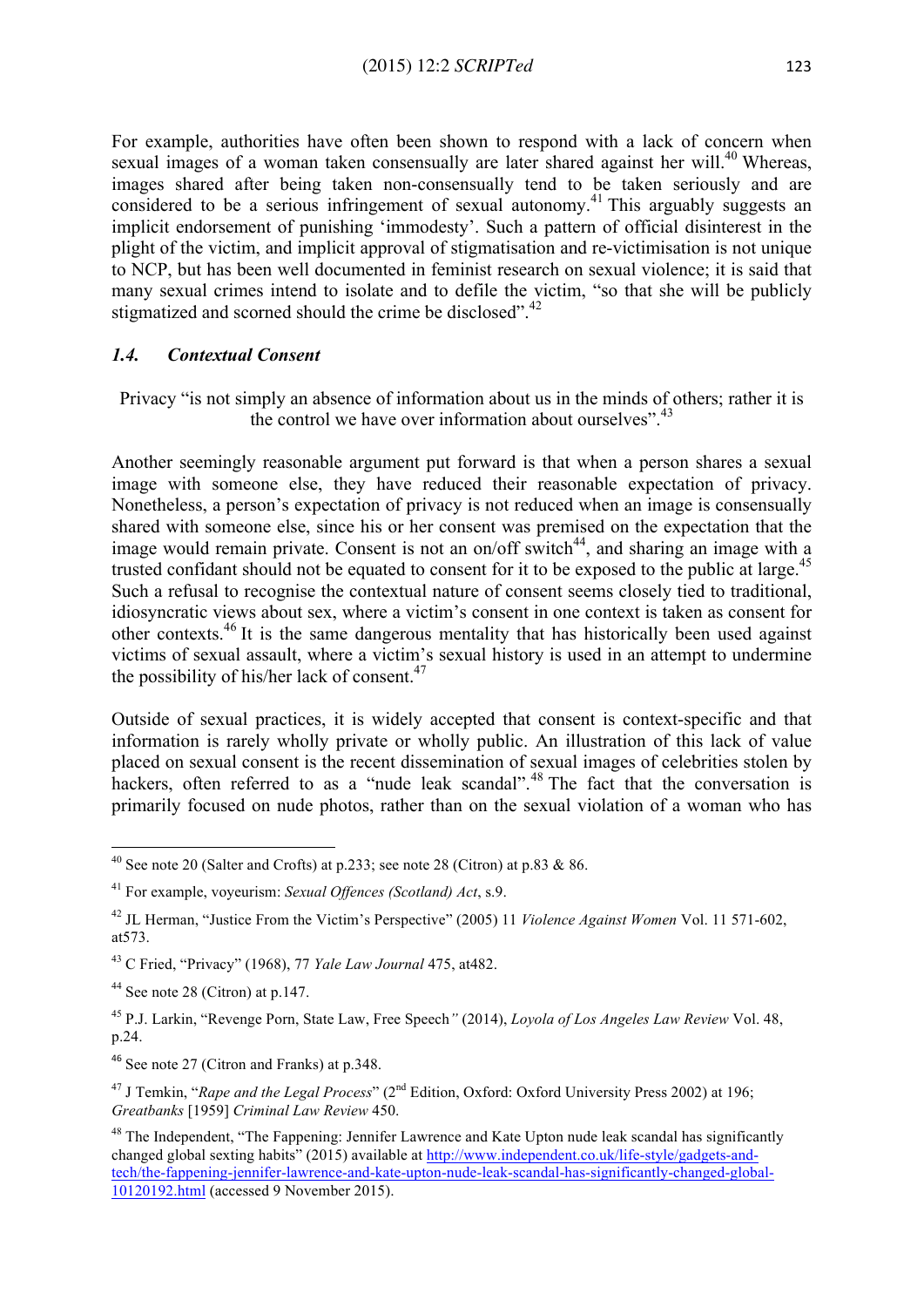forcefully had her naked body displayed to the world, powerfully reflects how consent and female sexuality is regarded by society. Many do not feel uncomfortable looking at these images, despite the fact that anyone viewing, sharing, or promoting NCP could be considered to be actively participating in the sexual violation of another person. The wrongdoings undergirding sexual assault - lack of consent, violation of sexual autonomy and objectification – are the same wrongs present in the dissemination of NCP.

# *1.5. Objectification*

Objectification has long been a cherished feminist concept and considered as a central dynamic of gender inequality. <sup>49</sup> It describes the reduction of women to objects existing purely for men's use and pleasure, which is precisely what NCP seeks to do – identify a person by their body parts to make them feel like a thing which can be easily violated and used by strangers. Public objectification such as this can also be regarded as a form of shame punishment,<sup>50</sup> and extreme objectification often takes the form of rape fantasies (often directed towards victims of NCP), where pleasure is derived from the violent violation of a person's autonomy.51 Due to the harms that can result from objectification, links have been drawn between pornography and discriminatory practices against women.<sup>52</sup> Therefore, it is not unreasonable to suggest that turning women into objects of pornography against their will may further contribute to gender inequality. MacKinnon's critique of pornography seems even more relevant today with regards to NCP; it is the dehumanization and violation of women that makes it 'sexy'.<sup>53</sup>

# **2. Should 'Revenge Porn' be Criminalised?**

While it is clear that the serious harms caused by NCP merit its regulation, there is disagreement as to whether criminalising the behaviour is the most appropriate method. Perhaps the most common argument put forward against criminalisation is that it is unnecessary, since existing remedies could tackle the problem.  $54$  Nonetheless, it is questionable whether existing offences can be truly effective in providing redress for victims. The current legal framework will be examined to establish whether a specific offence is necessary to tackle NCP in Scotland.

# *2.1. Critique of Civil Remedies*

*2.1.1. Breach of Confidence*

 <sup>49</sup> See note 16 (Mackinnon) at 111.

<sup>50</sup> MC Nussbaum, "Objectification and Internet Misogyny", in MC Nussbaum and S Levmore (eds) *The Offensive Internet: Speech, Privacy, and Reputation*, (Harvard University Press, 2012), at 68.

<sup>51</sup> DK Citron, "Civil Rights in Our Information Age" in *The Offensive Internet: Speech, Privacy, and Reputation*, (Harvard University Press, 2012), at 35.

<sup>52</sup> A Dworkin, '*Pornography: Men Possessing Women'* (London: Women's Press 1981); G Dines, B Jensen and A Russo, '*Pornography: The Production and Consumption of Inequality*', (Taylor and Francis 1998).

<sup>53</sup> See note 16 (Mackinnon) at 338.

<sup>&</sup>lt;sup>54</sup> See note 37 (Budde); JK Stokes, "The Indecent Internet: Resisting Unwarranted Internet Exceptionalism in Combating Revenge Porn" (2014) 29 *Berkeley Technology Law Journal* Vol 929; D Bambauer, 'Exposed' (2014) 98 *Minnesota Law Review* 2025.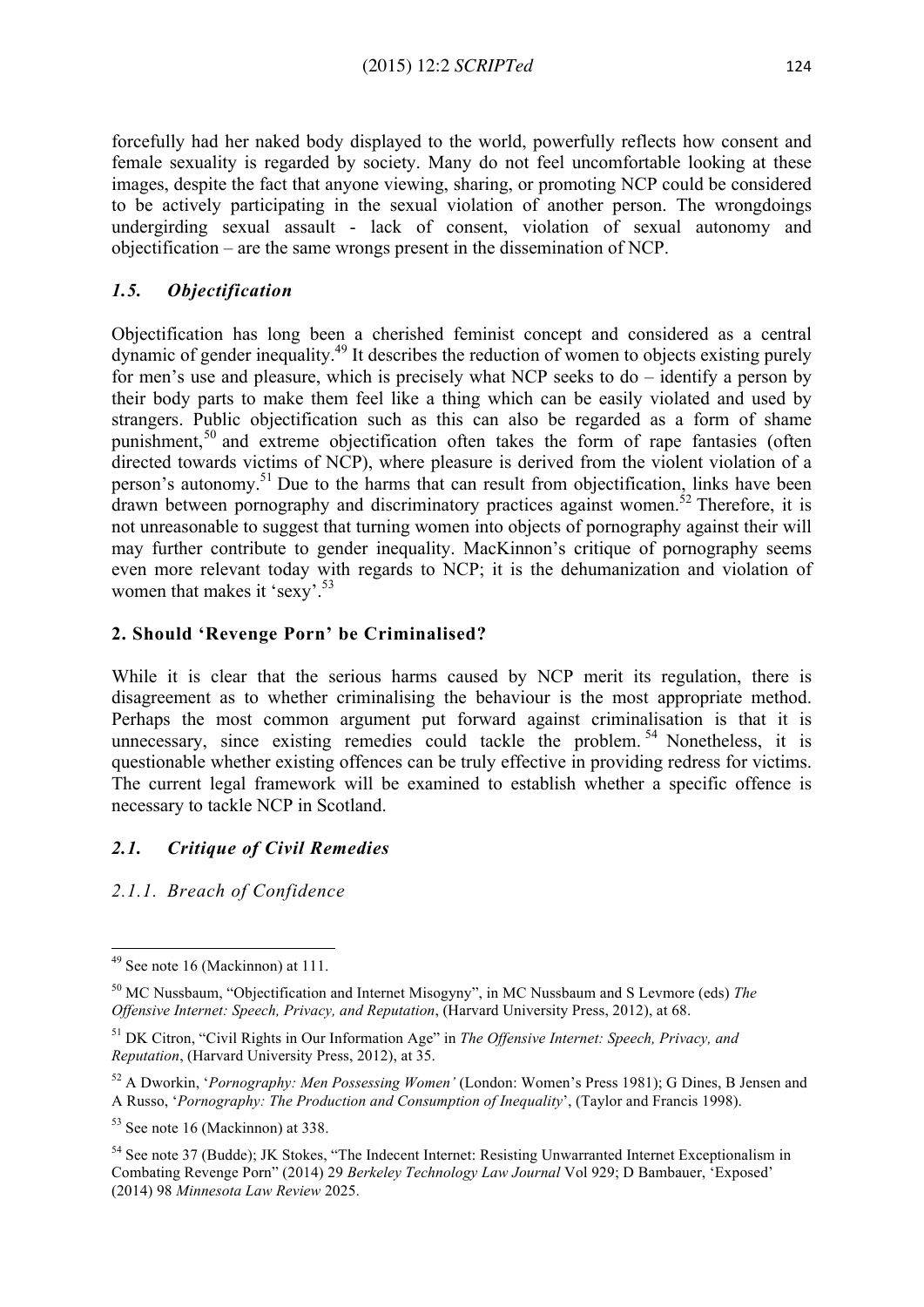Breach of confidence seeks to protect violations "of a citizen's autonomy, dignity and selfesteem<sup>"55</sup> and may offer a remedy for victims of NCP. Essentially, the court would consider whether the subject had a reasonable expectation that the images would remain private and confidential.56 NCP could meet this requirement, since sexual images shared privately with a partner are not readily available in the public domain. Photographs in particular are an intrusive medium, "affording viewers the opportunity to minutely focus on the most intimate details of an individual's private life".<sup>57</sup> However, common law remedies offer little scope to save the victim's pain, humiliation and expense - damages cannot be quantified to alleviate the suffering inflicted on the claimant. Victims would also be powerless to prevent publication of the images from the outset, so an interdict would be of limited value when the victim's images have already been circulated online.

#### *2.1.2. Copyright*

Some commentators believe that copyright law could be the most efficient method for victims of NCP to have their images removed. <sup>58</sup> While in theory, using copyright to file a takedown notice with the hosting website could be the most straightforward means of removal, in reality this solution is illusory. A survey has suggested that 80% of images distributed non-consensually are "selfies", where the victim owns copyright as 'author' of the work.<sup>59</sup> Therefore, for many victims, copyright is not a solution.

Even for victims who own the copyright, image removal is not a quick process. During the takedown delay, which could be a number of weeks, images may be re-published elsewhere, and takedown notices can be ignored or rejected without explanation. $\frac{60}{ }$  Many sites simply ignore removal requests entirely because they know that the average complainant cannot afford to pursue litigation; Google, for example, received over 34,000,000 URL removal requests in one month alone. 61

Copyright experts have also objected that expansion in this way is an undesirable deviation from the proper goals of the doctrine, since copyright law was not designed to supress content, but rather to stimulate the creation of new works by ensuring fair compensation for creators.  $62$  The suggestion that copyright law is an adequate response to NCP

<u> 1989 - Jan Samuel Barbara, margaret e</u>

<sup>55</sup> *Mosley v News Group Newspapers Ltd* [2008] EWHC 1777(QB); [2008] E.M.L.R 20 at [7] per Eady J.

<sup>56</sup> *Campbell v Mirror Group Newspapers Ltd* [2004] UKHL 22 at [14] per Lord Nicholls.

<sup>57</sup> *Contostavlos v Michael Mendahun* [2012] EWHC 850 (QB) at [105] per Tugendhat J.

<sup>58</sup> A Levendowski, "Using Copyright to Combat Revenge Porn*"* (2014) 3 *N.Y.U. Journal of Intellectual Property & Entertainment Law* 422-446, at 446.

 $59$  A 'selfie' is an image where the photographer is also the subject of the photograph: see End Revenge Porn Infographic (2015) available at http://www.endrevengeporn.org/anatomy-effective-revenge-porn-law/ (accessed 9 November 2015).

 $60$  See note 28 (Citron) at p.172.

<sup>61</sup> Google Transparency Report, '*Requests to Remove Content Due to Copyright: Overview*', Statistic from 23/12/2014 to 23/01/2015, available at https://www.google.com/transparencyreport/removals/copyright/ (accessed 9 November 2015).

<sup>&</sup>lt;sup>62</sup> JK Stokes. "The Indecent Internet: Resisting Unwarranted Internet Exceptionalism in Combating Revenge Porn" (2014) 29 *Berkeley Technology Law Journal* 929-954, at 937.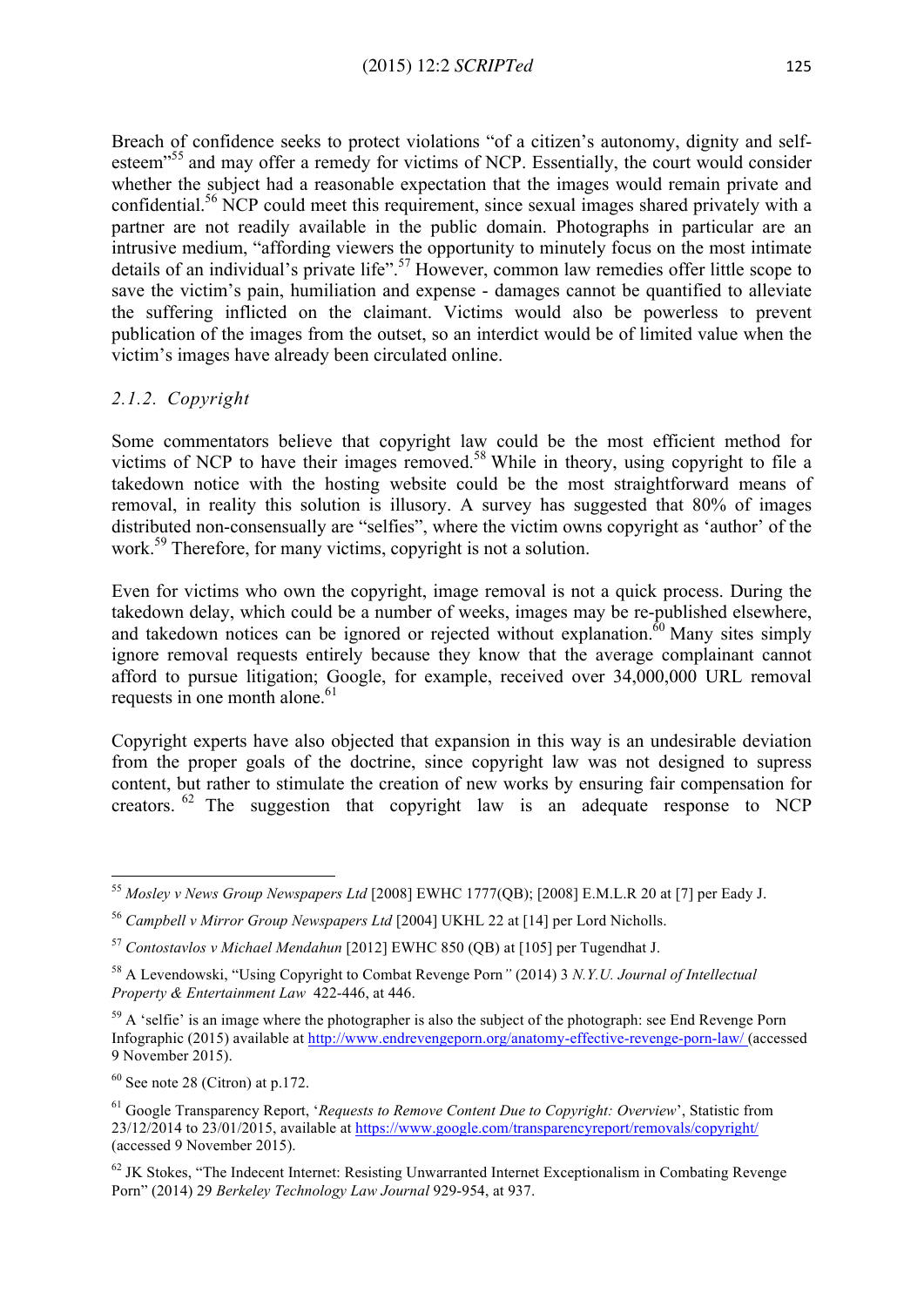mischaracterises the harm as one of property rights rather than a sexual violation – distorting copyright law is an inappropriate solution to the problem.<sup>63</sup>

### *2.1.3. Data Protection*

Data subjects have the right to prevent the processing of data likely to cause damage or distress, particularly 'sensitive data' such as sexual images.<sup>64</sup> After receiving notice, the data controller must comply with the subject's request within 21 days, or state intention to comply.<sup>65</sup> Otherwise, the data subject may apply to the court. The "right to be forgotten" is another potential remedy available under data protection law, allowing individuals to have links erased from search engines.<sup>66</sup> It has been described as "a godsend to revenge porn victims" because when a link is wiped from Google's index, "the content essentially ceases to exist".<sup>67</sup> While 'the right to forget' may appear to be a promising solution, the images themselves actually remain untouched. What is removed is a link in the search engine's index, meaning that certain material will not be shown in search results. Therefore, it could still be extremely easy for images of a specific individual to be found, simply by using a foreign search engine or a search function within a 'revenge porn' website. A recent report published by the House of Lords EU Committee criticised the impracticality of the 'right to forget', saying that it is "at best a right to make information less easily accessible; at worst it may achieve the opposite of what was desired".<sup>68</sup>

# *2.1.4. Limitations of Civil Remedies*

While civil law can offer modest deterrence and redress, in reality, practical issues render these remedies more theoretical than real. Since such remedies may only be utilised after the event has occurred, they cannot prevent the publication of images from the outset. Additionally, none of the remedies can be truly successful in removing the images from the Internet, which is the outcome that most victims desire. In any case, civil litigation is extremely expensive and time-consuming, and generally requires the claimant to fund the cost of litigation from the outset. While celebrities may have the financial capabilities to instigate civil proceedings, the vast majority of victims do not have such financial freedom, making this route inaccessible.<sup>69</sup> Even for those who can afford litigation, if the perpetrator has few assets, this will provide little reward. Those affected may also be reluctant to sue for

 

http://www.publications.parliament.uk/pa/ld201415/ldselect/ldeucom/40/40.pdf (accessed 9 November 2015).

<sup>63</sup> R. Tushnet, *"*Performance Anxiety: Copyright Embodied and Disembodied" (2013), *Georgetown Public Law and Legal Theory,* Research Paper No. 13-040, p.1030.

<sup>64</sup> *Data Protection Act 1998*, s.10.

 $65$  Ibid, s.10(3).

<sup>66</sup> As established in *Google Spain SL, Google Inc. v Agencia Española de Protección de Datos, Mario Costeja González* (Case C-131/12, 13 May 2014).

 $<sup>67</sup>$  L. Edwards, "Revenge porn: why the right to be forgotten is the right remedy" (2014) available at</sup> http://www.theguardian.com/technology/2014/jul/29/revenge-porn-right-to-be-forgotten-house-of-lords (accessed 9 November 2015).

<sup>&</sup>lt;sup>68</sup> House of Lords European Union Committee 2<sup>nd</sup> Report of Session 2014-15, "EU Data Protection law: a 'right to be forgotten'?" (2014), p.9, available at

<sup>69</sup> J Mitchell, "Censorship in Cyberspace: Closing the Net on "Revenge Porn"" (2014) 25 *Entertainment Law Review* 283-290, at.285.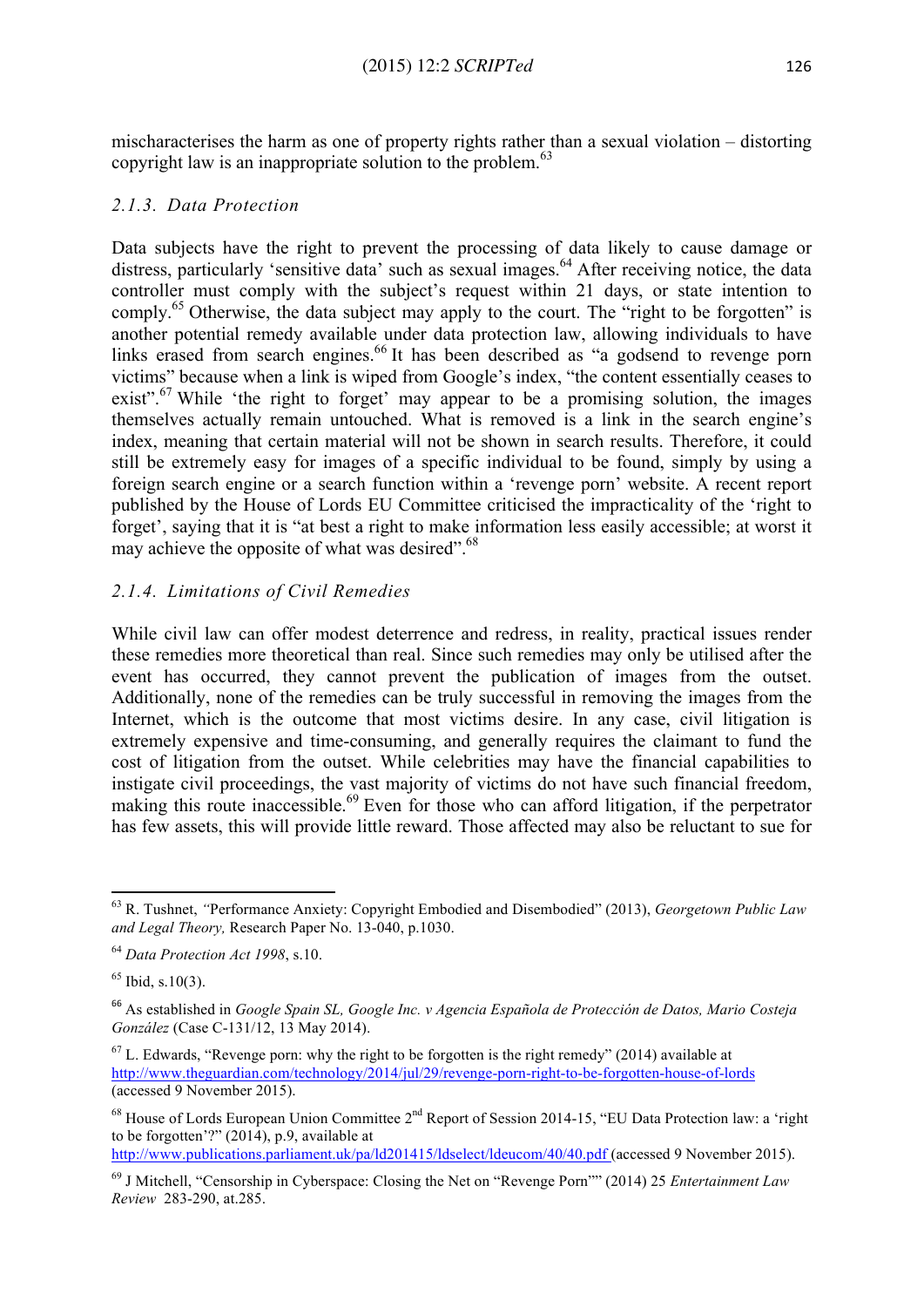fear of unleashing more unwanted publicity<sup>70</sup>, which often results in re-victimisation.<sup>71</sup> Therefore, civil remedies cannot be reasonably considered as an adequate solution.

# *2.2. Critique of Criminal Offences*

### *2.2.1. Offensive Communications*

Perpetrators of NCP may be prosecuted for sending material of a "grossly offensive or of an indecent, obscene or menacing character".<sup>72</sup> However, a high threshold test must be met before communications will amount to criminal conduct,  $\frac{73}{3}$  so unless of an extreme nature or accompanied by serious threats, NCP is unlikely to fall within the sphere of this statute.<sup>74</sup> Additionally, this provision has been criticised for its vague ambit and unpredictability,<sup>75</sup> since the offence covers a wider set of circumstances than originally anticipated. The wording of the provision can be traced back to s.10(2) of the Post Office (Amendment) Act 1935, which intended to regulate one-to-one communications and to safeguard public utilities built with public money.<sup>76</sup> Such a justification for the broad ambit of s.127 no longer exists for communications transmitted over privately owned, publicly accessed websites, but the act is nonetheless applied in these circumstances. Expanding the legislation further to cover more conduct out-with its intended purpose is therefore undesirable.

### *2.2.2. Harassment and Stalking*

NCP distributors may also be prosecuted under stalking<sup>77</sup> and harassment<sup>78</sup> laws, as recently confirmed by COPFS guidance, which says there is a strong presumption in favour of instigating proceedings where there is sufficient evidence. <sup>79</sup> The devastating impact of NCP has also been recognised, alongside the fact that such harassment may constitute domestic abuse.<sup>80</sup> Nonetheless, sufficiency of evidence as required by the acts is often difficult to establish, since the finding of a 'course of conduct', which must amount to at least two occasions, is central to successful prosecutions. <sup>81</sup> Even in cases involving two or more

<u> 1989 - Jan Samuel Barbara, margaret e</u>

 $76$  Ibid, p.2.

 $70$  A Kitchen, "The Need to Criminalize Revenge Porn: How a Law Protecting Victims Can Avoid Running Afoul of the First Amendment" (2015), 90 *Chicago-Kent Law Review* 247-300 at2 51.

 $71$  For example, a woman who sued 'PinkMeth' was then "featured" on the website's homepage, causing her name and photos to be spread more widely: see M.J. Matorin, '*In the real world, revenge porn is far worse than making it illegal*' (2013) available at http://talkingpointsmemo.com/cafe/our-current-law-is-completelyinadequate-for-dealing-with-revenge-porn (accessed 9 November 2015).

<sup>72</sup> *Communications Act 2003*, s.127.

<sup>73</sup> See note 15 (COPFS Guidance) at p.8.

 $74$  See note 69 (Mitchell) at p. 4.

<sup>75</sup> L Edwards, "Section 127 of the Communications Act 2003: Threat or Menace?" (2012) *SCL Journal* Vol. 23, Issue 4, p.5.

<sup>77</sup> *Criminal Justice and Licensing (Scotland) Act 2010*, s.39(1).

<sup>78</sup> *Protection from Harassment Act 1997*, s.8(1).

 $79$  See note 15 (COPFS Guidance) at p. 5.

<sup>80</sup> *Domestic Abuse (Scotland) Act 2011,* s.1.

<sup>81</sup> See note 77 at s.39(2)(a); See note 77 at s.8(1); and *Domestic Abuse (Scotland) Act 2011*, s.2 – inserting s.8A(1) into the *Protection from Harassment Act 1997*.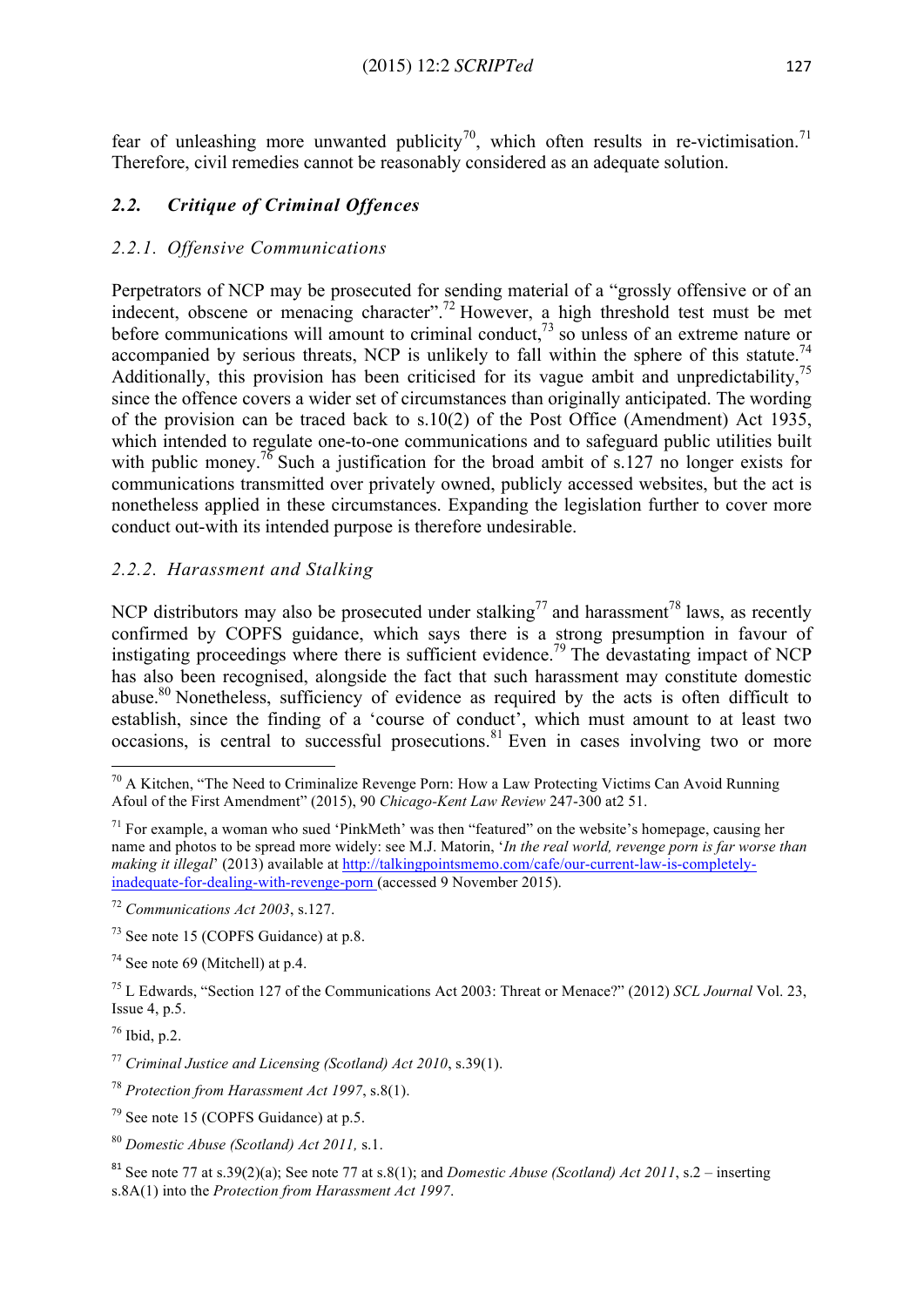incidents, this alone has been insufficient to constitute a course of conduct.<sup>82</sup> Although some distribution cases will qualify as harassment, stalking, or domestic abuse, the viral spread of an image online tends to result from the Internet's amplification of one single act, which cannot be protected by harassment and stalking laws.<sup>83</sup>

# *2.2.3. Threatening or Abusive Behaviour*

Alternatively, perpetrators of NCP may be (and have been), convicted of "threatening or abusive behaviour".  $84$  A course of conduct is not necessary, since single acts are covered by the legislation, and it is required that the behaviour would be likely to cause a reasonable person to suffer fear or alarm.<sup>85</sup> However, this offence was established to allow for the prosecution of miscellaneous disorderly conduct crimes that could no longer be prosecuted under the common law offence 'breach of the peace'.  $86$  Since it was not designed for the Internet, many victims may be unaware that this offence can be utilised to prosecute NCP.

Not only this, but prosecutions will largely depend on the victim's complaints being taken seriously, yet evidence of apathy from local police and law enforcement to complaints of harassment, stalking, and abusive behaviour has been documented extensively.<sup>87</sup> Since prosecutors are generally unwilling to pursue NCP perpetrators under these laws, it should be considered whether claims would be taken more seriously if the behaviour was framed as a sexual crime, and the fundamental harms involved in the offence were addressed. This idea will be explored further in section 2.4, which outlines why a new offence targeting NCP may be desirable.

# *2.3. Arguments Against Criminalisation*

### *2.3.1. Over-criminalisation*

A new criminal offence addressing NCP is commonly thought to be undesirable since it could result in over-criminalisation.<sup>88</sup> Over-criminalisation occurs when growing types of conduct become criminalised, making it difficult for the average person to know the law, thus frustrating the supposed deterrence effect of criminal law.<sup>89</sup> "Once everything wrongful is made criminal, society's ability to reserve special condemnation for some forms of misconduct is… lost."<sup>90</sup> However, stating that certain behaviour should not be criminalised

<sup>&</sup>lt;u> 1989 - Jan Samuel Barbara, margaret e</u> <sup>82</sup> *Lau v DPP* [2000] All ER (D) 244.

<sup>83</sup> See note 58 (Levendowski) at p.432.

<sup>84</sup> The Scotsman, "Lanarkshire man avoids jail over 'revenge porn'*"* (2015) available at

http://www.scotsman.com/news/scotland/top-stories/lanarkshire-man-avoids-jail-over-revenge-porn-1-3666036 (accessed 9 November 2015).

 $85$  See note 77 at s.38.

<sup>86</sup> The Scottish Government, Stalking and Harassment, http://www.gov.scot/Topics/archive/laworder/harassment/stalkinglaw (accessed 9 November 2015).

<sup>87</sup> See note 58 (Levendowski) at p.425.

<sup>88</sup> See note 37 (Budde) at p.7.

 $89$  See note 37 (Budde) at p. 36.

<sup>90</sup> J.C. Coffee, "Does "Unlawful" Mean "Criminal"? Reflections on the Disappearing Tort/Crime Distinction in American Law" (1991), 71 *Boston University Law Review* 193-246 at 201.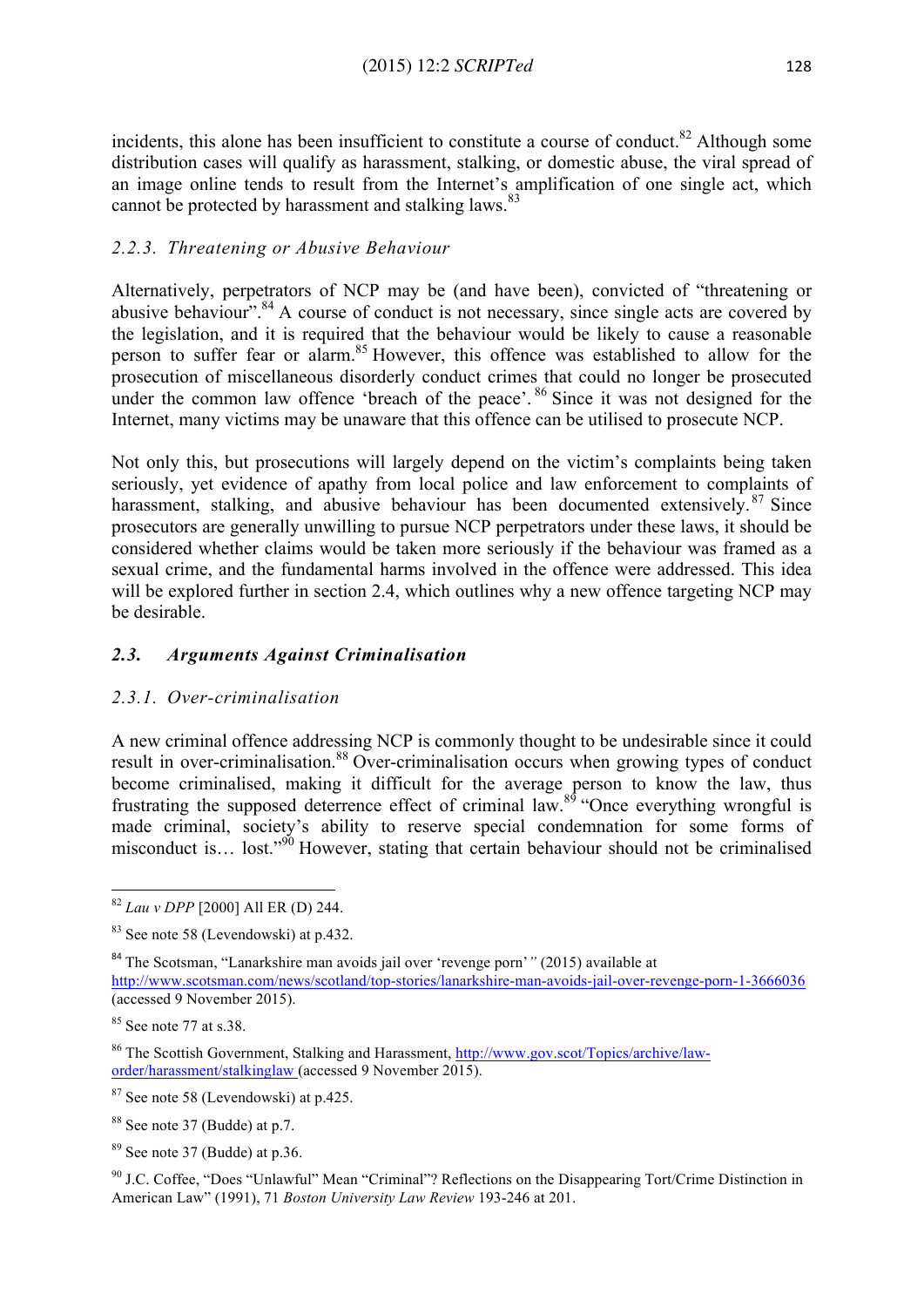because too many other types of conduct are already criminalised is at best a *non sequitur*.<sup>91</sup> While over-criminalisation may be a problem in some areas of law, for example drug offences, the same cannot be said for sexual violations causing serious harms, such as NCP.<sup>92</sup>

It has also been argued that criminalising NCP exemplifies '*crime du jour'* legislation, where a kneejerk reaction fuelled by media coverage and public outcry leads to higher penalties for 'less serious' crimes, creating disproportionality between the wrong and the punishment.<sup>93</sup> Such legislation "ends up undermining the criminal code rather than improving it". <sup>94</sup> However, public outcry from numerous campaigns, media outlets, and victims themselves arguably highlights the inadequacy of the multiplicity of overlapping offences in place. Additionally, the reasons NCP should not be considered a "less serious" crime have been outlined; such an objection is arguably another way of trivialising an issue primarily affecting women. 95

A similar argument is that we should resist reflexively crafting new legislation to address societal problems that are not unique to the Internet.<sup>96</sup> However, a well-drafted law would not be restricted to online images.<sup>97</sup> Although the Internet transformed NCP into a widespread, visible problem, it is likely to have always existed on a small scale in more traditional forms. Sexual violations are worthy of legislative action, whether occurring online or offline.

# *2.3.2. Freedom of Expression*

Freedom of expression is often referenced in an attempt to justify NCP's legality.<sup>98</sup> ECHR Article 10 states that everyone has the right to freedom of expression, including expressions "that offend, shock, or disturb…"<sup>99</sup> However, the exercise of these freedoms is not an absolute right, but "subject to such formalities, conditions, restrictions or penalties… for the protection of the reputation or rights of others, for preventing the disclosure of information received in confidence..."<sup>100</sup> Freedom of expression is not a blanket protection for malicious conduct lacking literary, artistic, political or scientific value simply because it contains an expressive dimension.

Contrary to this free speech rhetoric, a law restricting disclosure of private sexual images could in fact serve important speech enhancing functions.<sup>101</sup> According to the logic of 'free

<u> 1989 - Jan Samuel Barbara, margaret e</u>

<sup>94</sup> PH Robinson, T Gaeta, M Majarian, M Schultz, and DM Weck, "The Modern Irrationalities of American Criminal Codes: An Empirical Study of Offense Grading" (2010) Faculty Scholarship Paper 298, 100 *Journal of Criminal Law and Criminology* 709, at735.

<sup>95</sup> See pp.2-3

 $96$  See note 62 (Stokes) at p.931.

 $97$  See proposed draft in Appendix, s.3(1).

<sup>98</sup> However, such an argument is far more popular in the USA, due to 1st Amendment rights.

<sup>99</sup> *Handyside v UK* [1976] ECHR 5.

<sup>100</sup> *European Convention on Human Rights*, Article 10(2).

 $101$  See note 50 (Nussbaum) at p.172.

 $91$  See note 27 (Citron and Franks) at 362.

 $92$  See note 28, at p.186.

<sup>93</sup> K Das "Crime Against Women and the Concept of Overcriminalisation" (2010) *National Academy of Legal Studies and Research (NALSAR) University,* at 4.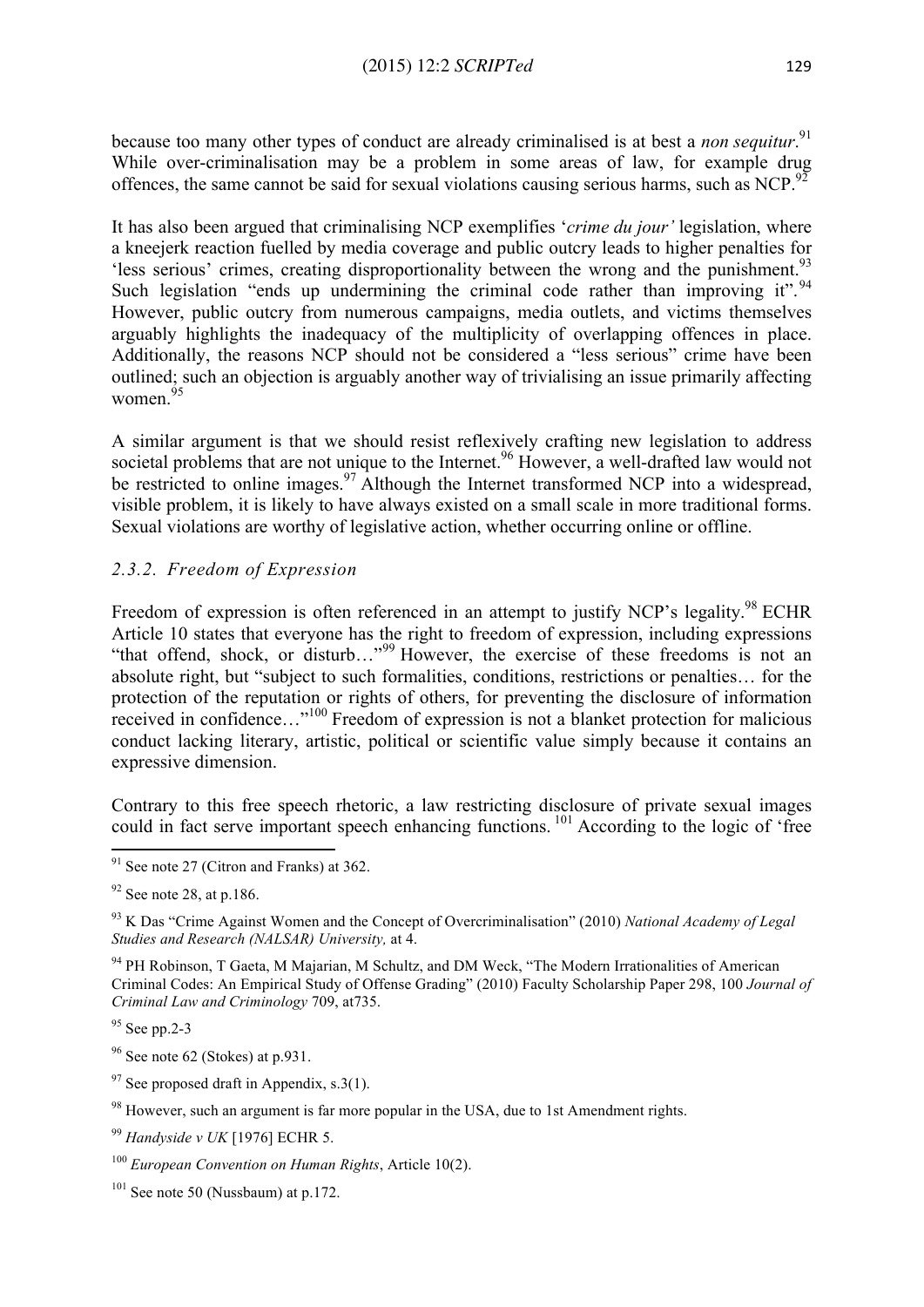speech' justifications for NCP, a woman's right to self-expression is "less important than a man's right to punish her for that self-expression".<sup>102</sup> The 'right' to publish sexual images without the subject's consent should not outweigh an individual's right to respect for family and private life, autonomy and dignity in this context. 'Free speech' aiming to humiliate, shame, and silence women should not be deemed worthy of legal protection, since it contributes to a culture in which violence against women is normalised. It is so valueless that there is a compelling interest in restricting it.<sup>103</sup>

### *2.4. Benefits of Criminalisation*

#### *2.4.1. Deterrence*

"The Internet never forgets."<sup>104</sup>

Perhaps the primary issue with existing legal remedies is that they may only be utilised *after* content has been circulated online; publication is not prevented from the outset.<sup>105</sup> Once an image is online, it is virtually impossible to remove, so preventing the conduct from occurring in the first place must be paramount. Recent non-consensual distribution of celebrities' images highlights this issue. Although they, more than anyone, have the financial resources and power to have content removed, a huge portion of the world have viewed their images. Many viewers will have these photos saved, which could be spread online once again at any point.

The recent rise of NCP is also likely to be related to the fact that perpetrators have little incentive to refrain from such behaviour. Distributors are unlikely to fear a course of action that is unlikely to materialise, such as being sued, but they would perhaps be afraid of a criminal conviction, since "that shows up on their record forever".<sup>106</sup> Given the inherent failure of the current legal framework in adequately protecting victims, it seems that deterrence may only be achieved by a new criminal offence. This is partly due to the stigma that attaches to criminal sanctions, which would serve important expressive values by conveying social condemnation to those who distribute sexual images without consent. 107

# *2.4.2. The Expressive Function of Law*

An important aspect of criminal law is this expressive function; it creates and shapes social mores, guiding people in their choices by setting out authoritative norms for behaviour.<sup>108</sup> Criminalising NCP could be the most powerful force in sending the clear message that such

 

<sup>&</sup>lt;sup>102</sup> New Statesman, "Laurie Penny on web misogyny: It's time to end the culture of online misogyny" (2013) available at http://www.newstatesman.com/laurie-penny/2013/01/laurie-penny-its-time-end-culture-onlinemisogyny (accessed 9 November 2015).

 $103$  E. Volokh, "Freedom of Speech and Information Privacy: The Troubling Implications of a Right to Stop People from Speaking About You" (2000) 52 *Stanford Law Review* 1049, at1116.

 $104$  See note 45 (Larkin) at p.1.

 $105$  See note 69 (Mitchell) at p.1.

 $106$  See note 69 (Mitchell) at p.9.

 $107$  See note 54 (Bambauer) at p.2085.

<sup>108</sup> D.K. Citron, "Laws Expressive Value in Combatting Cyber Gender Harassment" (2010) 108 *Michigan Law Review* 373, p.407.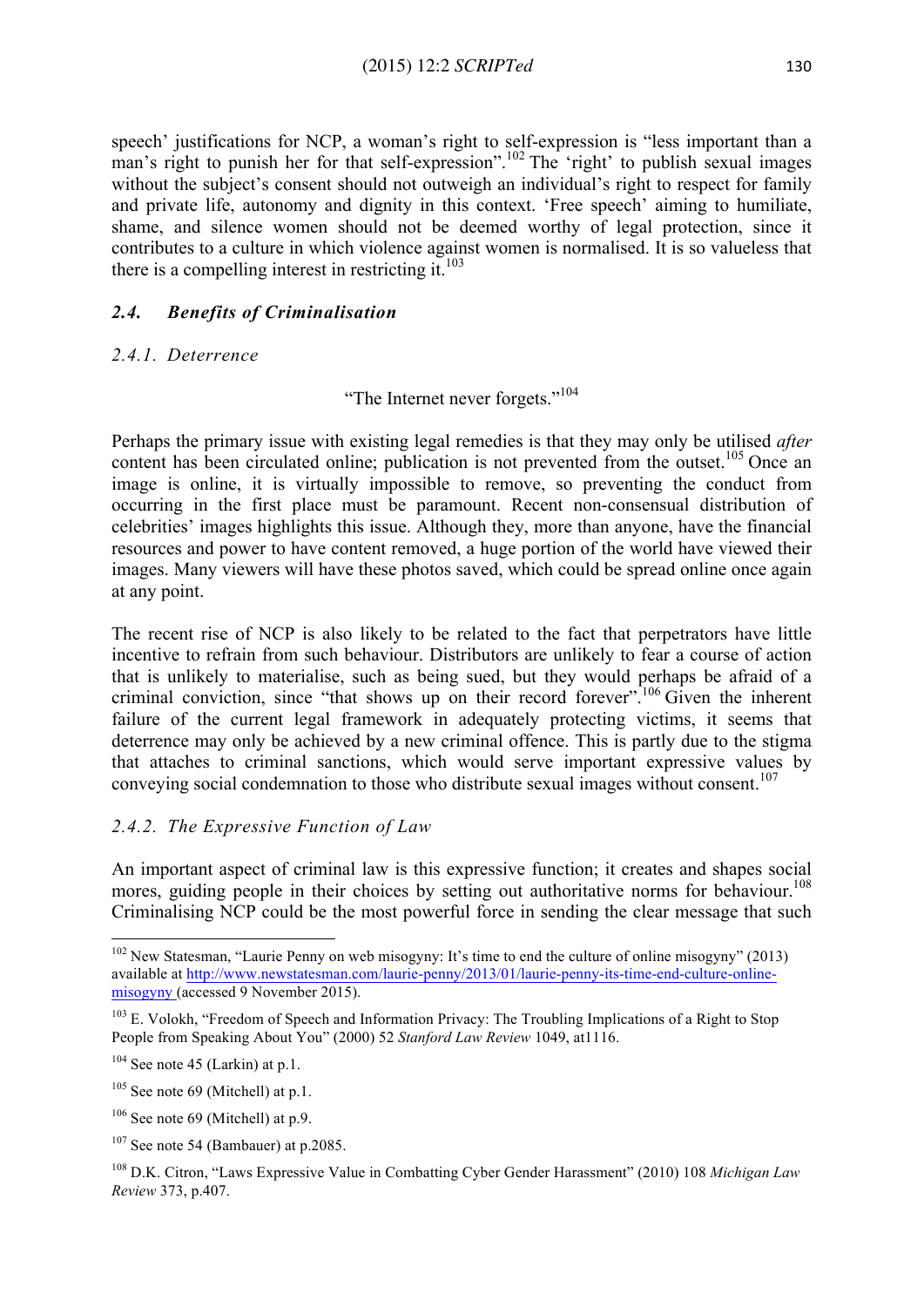egregious violations of sexual autonomy are unacceptable and deserving of punishment.<sup>109</sup> Criminalisation would recognise the destructive consequences of NCP and challenge harmful, out-dated attitudes by reconceptualising it as a sexual violation. The lack of legislative action thus far could be said to imply that such behaviour should be tolerated.

In fulfilling its expressive function, criminal law must also adhere to the principle of 'fair labelling', which states that the law should fairly capture distinctions between types of wrongdoing in order to symbolise the appropriate level of condemnation to be attributed to the offender.<sup>110</sup> Some criminal theorists go so far as to argue that fair labelling is crucial for determining just punishment.<sup>111</sup> Since society's concept of what conduct is 'criminal' changes over time, particularly when technological advances create new ways for crimes to be carried out, fair labelling requires the creation of an appropriately defined crime to reflect it.<sup>112</sup> This highlights an aspect absent from existing methods of regulation; emphasis on the 'type of wrongdoing' pervading NCP. A new offence should therefore address and punish its true harms – sexual violation, lack of consent, and objectification – the same harms animating the majority of sexual offences.

# **3. Criminalisation: A Comparative Analysis**

Since it has been established that existing remedies do not provide adequate redress for NCP victims in Scotland and that criminalising such behaviour may be advantageous, it is crucial to explore how this should be done. The successes and failures of laws addressing NCP in other jurisdictions will therefore be analysed, in order to outline how a law ought to be effectively drafted in Scotland.

### *3.1. England and Wales*

An amendment to the Criminal Justice and Courts Act criminalises NCP in England and Wales as of Spring 2015.<sup>113</sup> Those found guilty will face a fine and/or a maximum of two years in prison. Since there is a high probability that in the event of criminalisation, Scotland may adopt an approach similar to England and Wales, it is perhaps the most relevant legislation to critique.

For an offence to be committed, a "private sexual photograph or film" must be disclosed without the subject's consent, "with the intention of causing that individual distress".<sup>114</sup> However, NCP is not only disseminated in the context of 'revenge', where the perpetrator's intend to cause the victim harm. Perpetrators may be driven by a multitude of varying motivations: for money, entertainment, sexual gratification, notoriety, or even for no particular reason. This further highlights why the term 'revenge porn' may be undesirable, it

 $114$  Ibid, s.33(1)(b).

<sup>&</sup>lt;u> 1989 - Jan Samuel Barbara, margaret e</u>  $109$  See note 13 (Citron) at p.377.

<sup>110</sup> M. Plaxton, J. Chalmers and F. Leverick, "Fair Labelling in Criminal Law" (2008), *Modern Law Review* 71, pp.217-246, p.226.

<sup>&</sup>lt;sup>111</sup> D. Husak, "The Costs to Criminal Theory in Supposing that Intentions are Irrelevant to Permissibility" (2009)3 *Criminal Law and Philosophy* 51–70, at 64.

<sup>&</sup>lt;sup>112</sup> B. Mitchell, "Multiple Wrongdoing and Offence Structure: A Plea for Consistency and Fair Labelling" (2001) 64 *Modern Law Review* 393, at412.

<sup>113</sup> *Criminal Justice and Courts Act 2015*.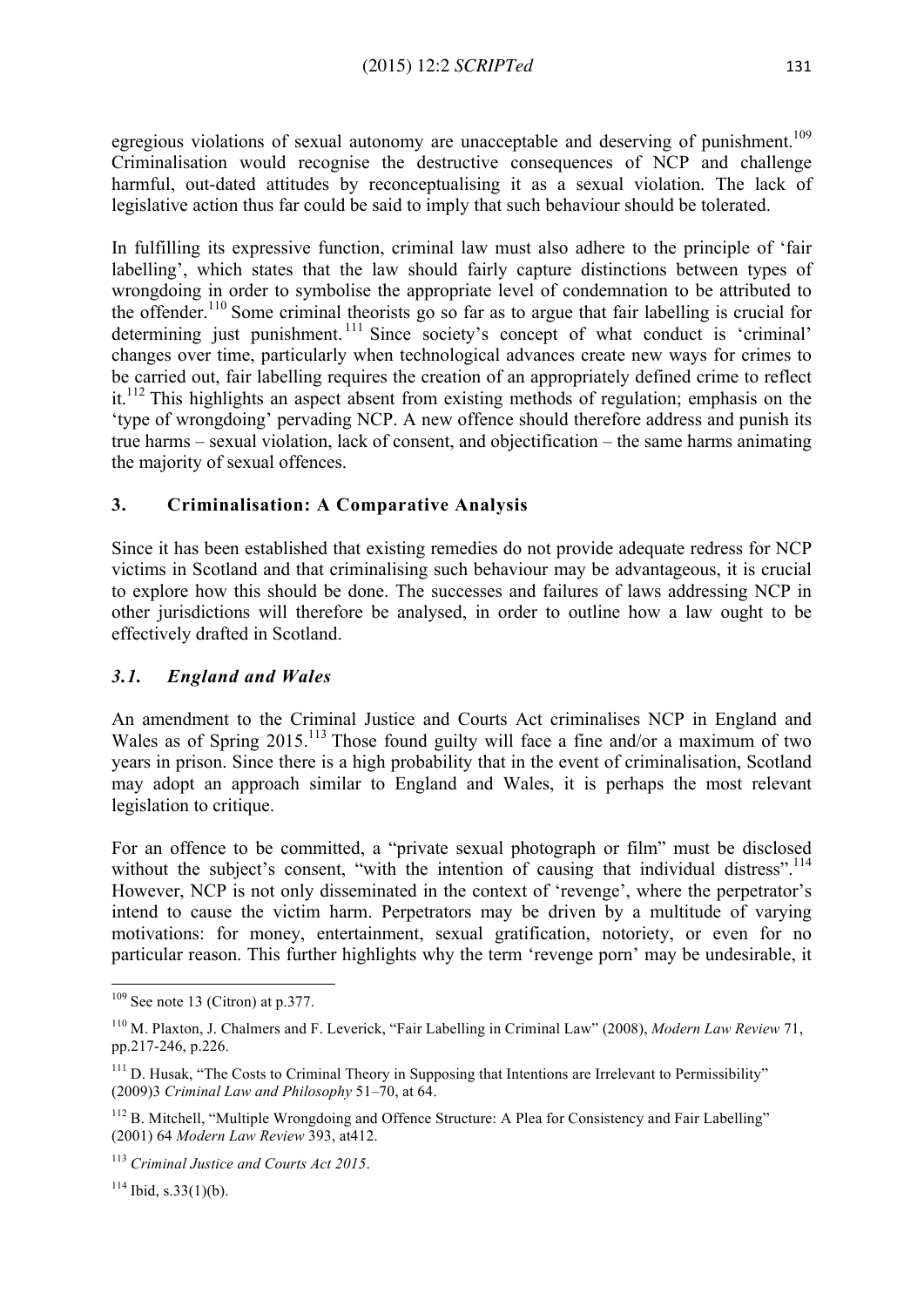not only trivialises a serious offense, but is arguably partially to blame for misguided intent requirements being drafted into law. While it is crucial that the *actus reus* and the *mens rea*  are clearly stated, this requirement arbitrarily distinguishes between perpetrators motivated by a desire to harm the victim, and those motivated by other reasons, although the ultimate effects remain the same.115 A pertinent example of this is the recent disclosure of images of celebrities; the distributor's motive in this case was to gain online currency; any distress caused was a mere side effect.<sup>116</sup>

Additionally, the Act states that the defendant is not presumed to have intended to cause distress "merely because that was a natural and probable consequence of the disclosure", implying that the burden of proof lies with the victim.<sup>117</sup> Proving a person's intentions may be extremely difficult, and could create a loophole in the law for defendants seeking to avoid culpability. Since the significant element is lack of consent, it should suffice that the perpetrator ought to have reasonably known that consent was lacking. Intent would thus be found for reckless disclosures, making it the perpetrator's responsibility to obtain affirmative consent prior to distribution.<sup>118</sup> An offence in Scotland should adopt such an approach.<sup>119</sup>

The Act defines private as "something that is not of a kind ordinarily seen in public".<sup>120</sup> The accompanying explanatory notes state that this definition seeks to exclude 'sexual' acts that would normally be seen in public, such as people kissing. However, this definition is fairly ambiguous and appears to be borrowed from the voyeurism provision within the Sexual Offences Act 2003.<sup>121</sup> The term 'reasonable expectation of privacy' may be more appropriate since it is widely used in legal reasoning, and privacy can be reasonably expected even in public or semi-public spaces, particularly when the activity is inherently private.<sup>122</sup> Consent to the recording of a private act in a public place would not be equated with consent to the wide distribution of said recording.

The definition of sexual is fairly expansive; specific exposed body parts are outlined, and a reasonable person standard is also incorporated to cover an image that is sexual "because of its nature" or because of its content "taken as a whole".123 A sexual image therefore does not necessarily require nudity, for example, an image of a fully clothed person performing a sex act would be included. Similar wording should be adopted in Scotland to ensure that all sexual conduct is protected.<sup>124</sup>

<u> 1989 - Jan Samuel Barbara, margaret e</u>

<sup>115</sup> M.A. Franks, "Drafting an Effective "Revenge Porn" Law: A Guide for Legislators" (2015) *University of Miami Law School*, (August 17, 2015) available at SSRN: http://ssrn.com/abstract=2468823, at5.

 $116$  R. Price, "Bitcoin beggars try to profit off leaked celebrity nudes" (2014) available at http://www.dailydot.com/crime/celebgate-jennifer-lawrence-nude-leakers-bitcoin/ (accessed 9 November 2015).

 $117$  See note 113 at s.33(8).

<sup>&</sup>lt;sup>118</sup> T. Linkous, "It's Time for Revenge Porn to Get a Taste of its Own Medicine: An Argument for the Federal Criminalization of Revenge Porn*"* (2014) 20 *Richmond Journal of Law & Technology* 14, p.12.

 $119$  Appendix, s.1(1)(c).

 $120$  See note 113 at s. 35(2).

<sup>121</sup> *Sexual Offences Act 2003*, s.68(1)(c).

 $122$  Appendix, s.3(4).

<sup>&</sup>lt;sup>123</sup> See note 113 at s.35(3)(b) & (c).

 $124$  Appendix, s.3(5).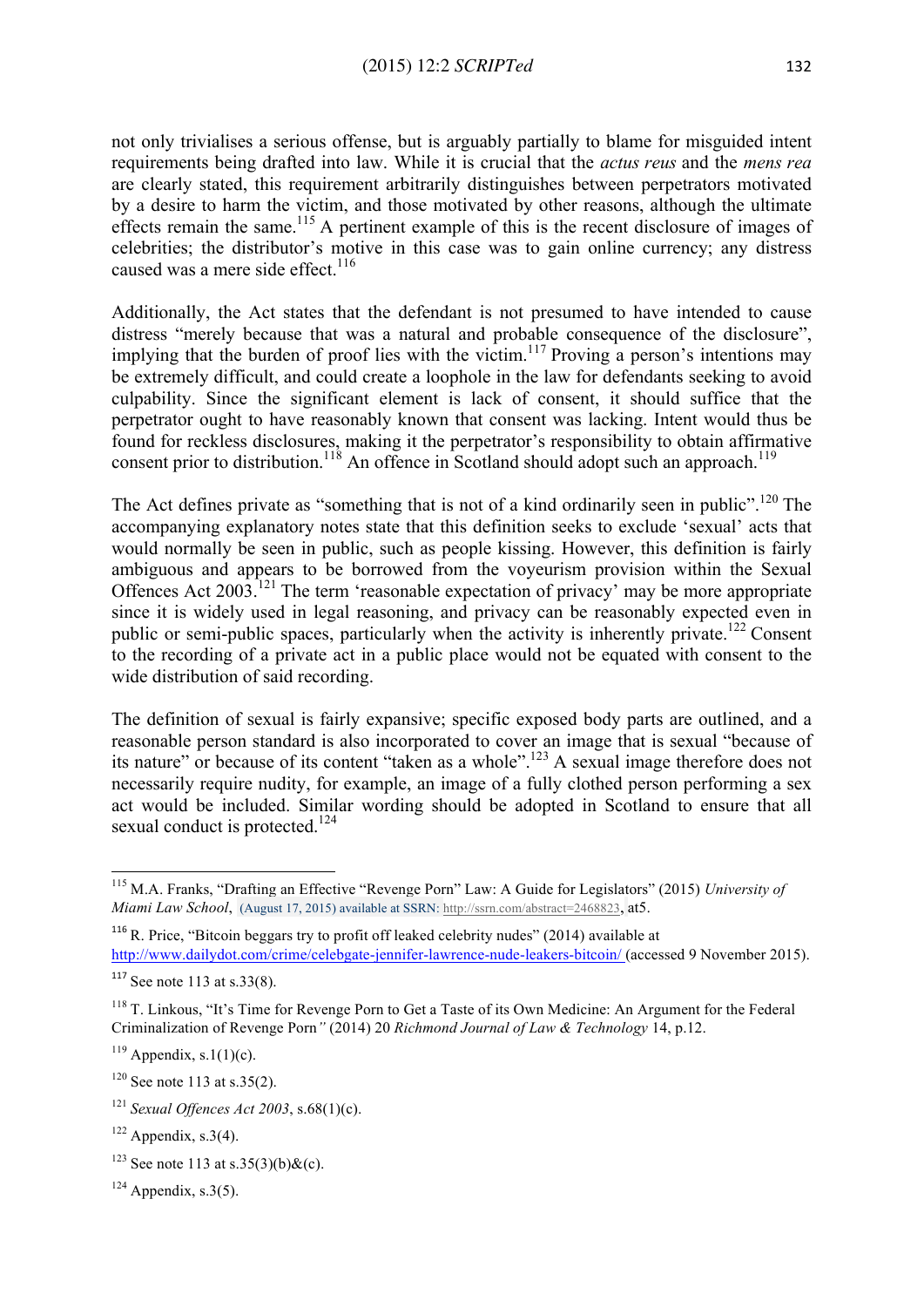Circumstances are also outlined where an image containing private/sexual content will be excluded from being regarded as 'private and sexual' for the purposes of the offence.<sup>125</sup> For example, a pornographic image with the victim's face superimposed onto it would be excluded from the Act's ambit. A similar exception could be adopted in Scotland, since such images that technically contain private/sexual content do not violate a person's sexual autonomy.126

Three defences are set out in the Act. Firstly, it is a defence to show reasonable belief that the disclosure was "necessary for the purposes of preventing, detecting or investigating crime", which seemingly aims to allow for cooperation with law enforcement during criminal investigations.<sup>127</sup> Secondly, it is a defence to show reasonable belief that an image published in journalistic material is in the public interest.<sup>128</sup> Finally, it is a defence to show reasonable belief that the image had been previously disclosed for reward "either by the individual depicted or by another", and that there was no reason to believe that the disclosure was made without consent.<sup>129</sup> This section is designed to protect those who distribute what they thought to be commercial pornography.<sup>130</sup>

Although these provisions seem fair, a 'reasonable belief' is established for the second and third defences if evidence is adduced "to raise an issue with the respect to it, and the contrary is not proved beyond reasonable doubt".<sup>131</sup> This means that the victim would need to prove that the perpetrator could not have reasonably believed that the image had previously been disclosed consensually for reward. This may be an unfair burden of proof to place on the complainant, since it could be difficult to demonstrate that a reasonable person would not have presumed that the victim consented to distribution. If NCP is criminalised in Scotland, it should be the defendant's responsibility to prove that they reasonably believed the victim had consented and the burden of proof should not be placed on the victim. 132

Schedule 8 of the Act extends liability to providers of information society services established in England and Wales, which adopts a 'notice and takedown' approach mirroring the E-Commerce Directive.<sup>133</sup> Exceptions are granted provided that certain conditions are met. For example, Internet Service Providers (ISPs) hosting content can avoid liability if they act expeditiously to disable access to the image after obtaining knowledge of its illegality.<sup>134</sup> Hopefully this schedule will be useful in aiding the removal of victim's images from the Internet, and Scotland should consider a similar approach. Although it is limited in effectiveness since it cannot apply to ISPs out-with England and Wales, swift responses from hosting websites may help diminish the gravity of this issue. Prominent social media websites

- $129$  See note 113 at s.33(5).
- <sup>130</sup> See note 113 at Explanatory Note 338.
- $131$  See note 113 at s.33(6).
- $132$  Appendix, s.1(2)(c) and (d).
- <sup>133</sup> *Directive 2000/31/EC of the European Parliament.*
- <sup>134</sup> See note 113 at Schedule 8, s.5.

<sup>&</sup>lt;u> 1989 - Jan Samuel Barbara, margaret e</u>  $125$  See note 113 at s.35(4) and (5).

 $126$  Appendix, s.3(6) and (7).

 $127$  See note 113 at s.33(3).

 $128$  See note 113 at s.33(4).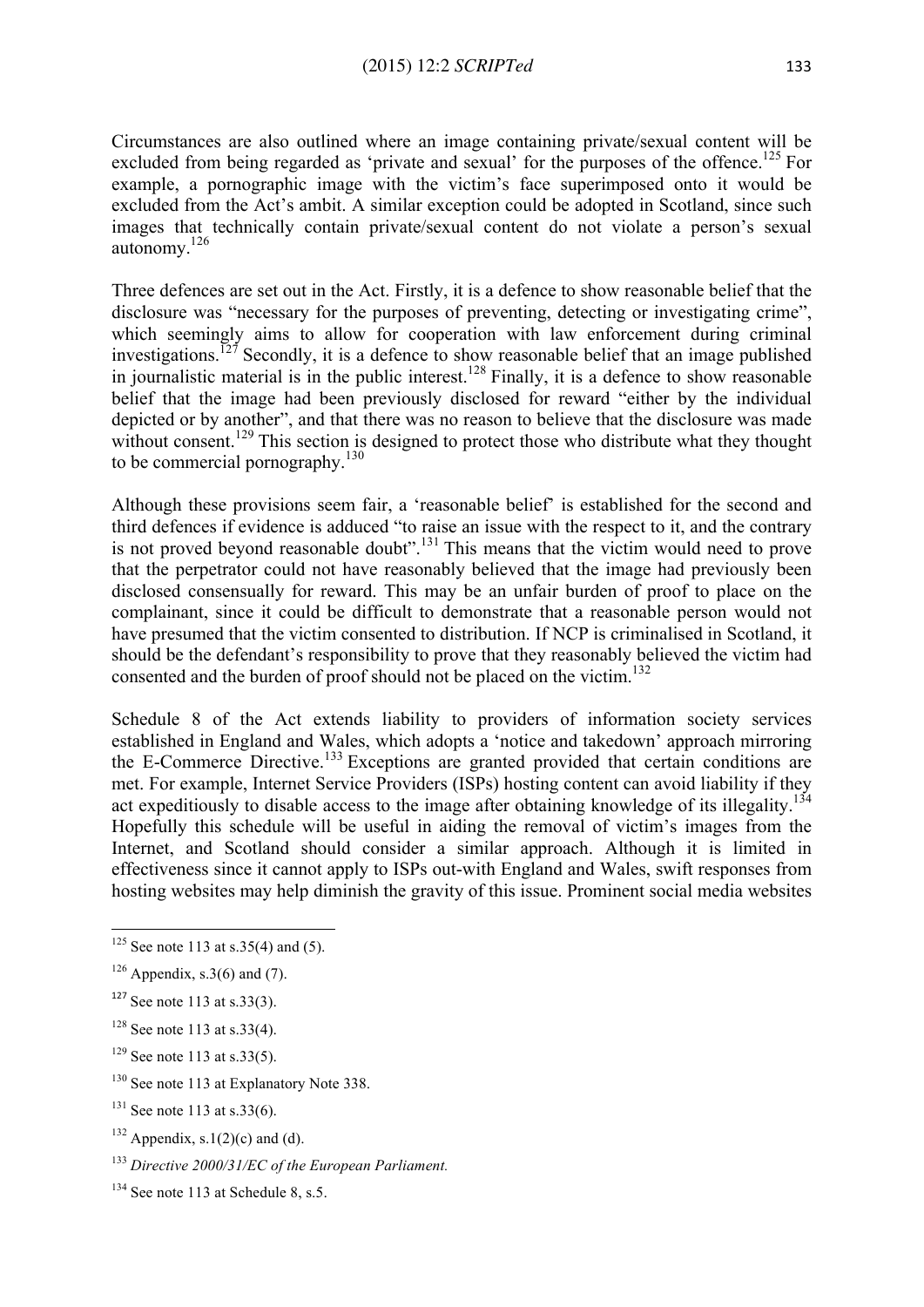have recently recognised NCP as a form of sexual violence in their user policies, stating that those who share images without permission will have their account restricted or removed.<sup>135</sup>

There are other aspects of the approach taken in England and Wales that Scotland may want to take note of when considering criminalisation. The UK Government have launched a 'revenge porn helpline', providing victims with free, confidential advice on available remedies.<sup>136</sup> The helpline liaises with law enforcement and media companies to remove illegal postings where possible, and directs victims to other support services. In the helpline's first six months, over 1,800 calls have been taken, so it appears to be a positive step that is encouraging victims to report offences.<sup>137</sup>

# *3.2. The USA*

The USA has been leading the way for criminalization of NCP, with states enacting legislation against the conduct from 2013 onwards. However, several of America's legislative attempts have been criticised for being under-inclusive in terms of the type of images covered. <sup>138</sup> State legislation may also be limited in effectiveness in the absence of a Federal law, due to ISP immunity within the Communications Decency Act.<sup>139</sup> Nonetheless, it is helpful to explore approaches taken in the US in order to highlight issues to avoid, and efforts that could be adopted in Scotland.

# *3.2.1. California*

California's first NCP law enacted, Senate Bill 255,<sup>140</sup> was written very narrowly; it applied only to a person who creates an image and subsequently distributes it, thus leaving 'selfies' unprotected and potentially covering only 17% of victims.<sup>141</sup> A law excluding victims who took the image themselves could contribute to harmful victim-blaming mentalities, as discussed previously.<sup>142</sup> The wording also created multiple other loopholes and was heavily criticised by commentators.<sup>143</sup> For instance, redistributed images, and those obtained via theft/hacking would also be excluded from the legislation's ambit.<sup>144</sup> Fortunately, these

 $140$  CAL. PENAL CODE  $§647(i)(4)(A)$ .

<sup>141</sup> Since roughly 83% of images originate as 'selfies': see note 27 (Citron and Franks) at p.350.

 $142$  See pp. 13-14.

<sup>&</sup>lt;u> 1989 - Jan Samuel Barbara, margaret e</u> <sup>135</sup> https://www.facebook.com/communitystandards; https://support.twitter.com/articles/18311-the-twitter-rules (accessed 9 November 2015).

<sup>136</sup> http://www.revengepornhelpline.org.uk/ (accessed 9 November 2015).

<sup>&</sup>lt;sup>137</sup> Government Press Release (2015) available at https://www.gov.uk/government/news/hundreds-of-victimsof-revenge-porn-seek-support-from-helpline (accessed 9 November 2015).

<sup>&</sup>lt;sup>138</sup> See note 118 (Linkous).

<sup>&</sup>lt;sup>139</sup> "No provider or user of an interactive computer service shall be treated as the publisher or speaker of any information provided by another information content provider"  $(47 \text{ U.S. Code } \S230(c)(1))$ ; however, this exemption does not apply to federal criminal statutes  $(47 \text{ U.S. Code } \S230(e)(1))$ .

<sup>&</sup>lt;sup>143</sup> C Calvert, "Revenge Porn and Freedom of Expression: Legislative Pushback to an Online Weapon of Emotional and Reputational Destruction*"* (2014), 24 *Fordham Intellectual Property, Media & Entertainment. Law Journal* 673, at689-690; see note 62 (Stokes) at 943; see note 20 (Salter and Crofts) at 246; see note 28 (Citron) at 149.

 $144$  See note 118 (Linkous) at 9.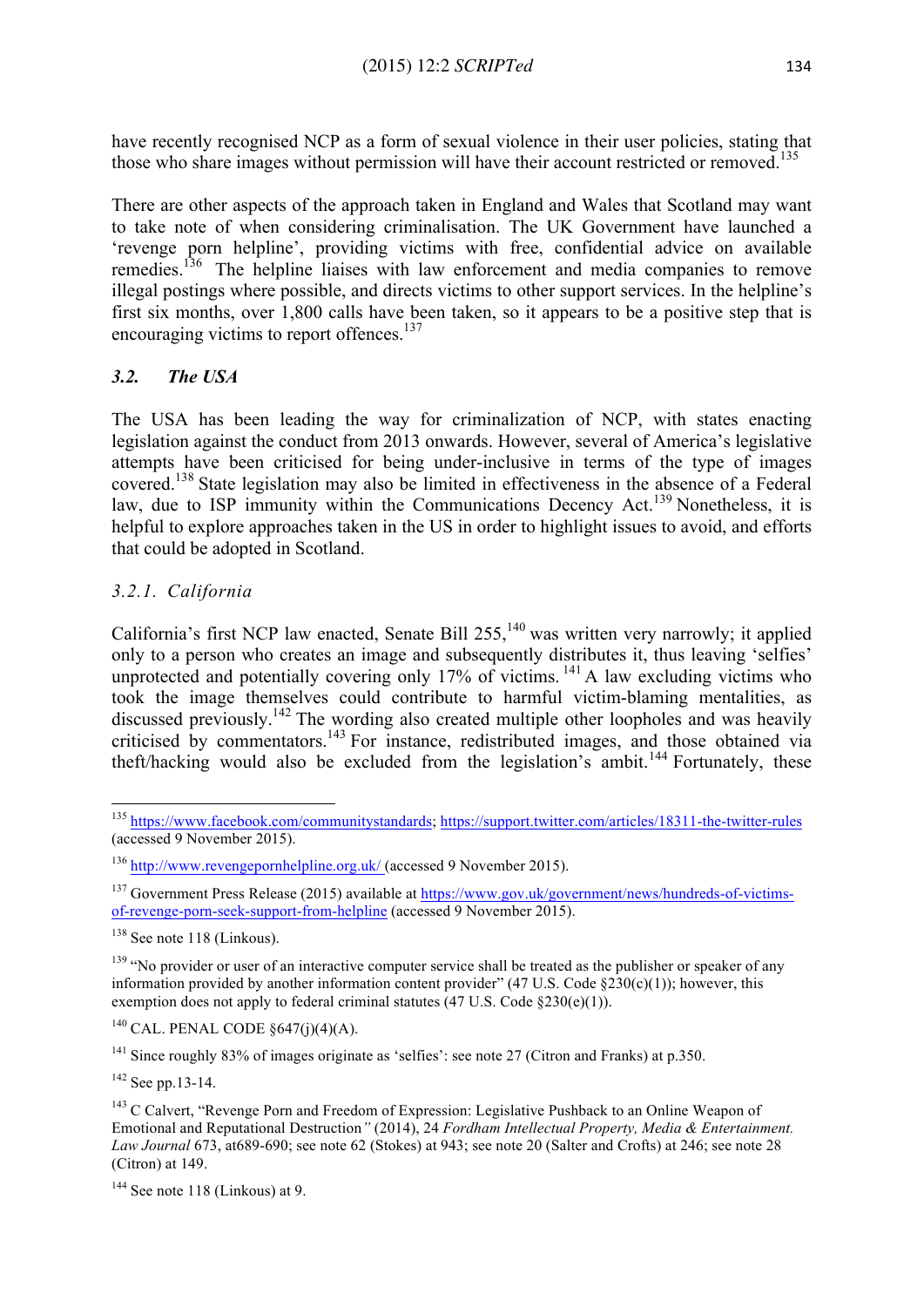criticisms were reflected upon, and an amendment was introduced to broaden the law, which now includes 'selfies' and redistribution. 145

Nonetheless, several problematic aspects of the amended Californian law remain that Scots law should aim to avoid. In a similar fashion to England and Wales', California's bill requires that the perpetrator knows or should have known that distribution of the image would cause the victim "serious emotional distress", and the depicted person must have subsequently suffered that distress.<sup>146</sup> This element has been criticised by scholars for the same reasons highlighted in respect to the Criminal Justice and Courts Bill – it narrows the ambit of the law unnecessarily.<sup>147</sup>

California's statute also only applies in circumstances where the parties "agree or understand that the image shall remain private", but no guidance is provided in finding what constitutes an agreement or understanding.<sup>148</sup> The loose wording used here means that the statute is unlikely to be applied to an image distributed recklessly, even when the perpetrator knew or *should have reasonably known* that the subject did not consent. Scots law should aim to avoid this kind of wording since it could make convictions difficult or even impossible; the burden of proof should be on the defendant to show that explicit consent was obtained.<sup>149</sup>

Lastly, those prosecuted under Californian law are found to be guilty of disorderly conduct (a misdemeanour), punishable by up to six months in prison and a \$1,000 fine. Such a penalty is arguably weak, and potentially ineffective as a deterrent.<sup>150</sup> Since one of the primary purposes of criminal law is deterrence, harsher punishment may be necessary.<sup>151</sup> In the event that Scotland criminalises NCP, harsher penalties should perhaps be considered.<sup>152</sup>

# *3.2.2. Illinois*

Perhaps one of the seemingly most effective NCP laws implemented in the US so far is that of Illinois,<sup>153</sup> modelled after legislation drafted by Professor Mary Anne Franks.<sup>154</sup> It categorises NCP as a Class 4 Felony offence, punishable by up to three years in prison and a fine of up to \$25,000;<sup>155</sup> a fairly harsh punishment, which should sufficiently deter potential perpetrators. The Bill also provides restitution to victims and requires the perpetrator to forfeit any profits derived from the distribution of the material.<sup>156</sup>

<sup>&</sup>lt;u> 1989 - Jan Samuel Barbara, margaret e</u> <sup>145</sup> Senate Bill 1255, amending CAL. PENAL CODE §647.

 $146$  Ibid,  $\frac{647(i)(4)(A)}{A}$ .

<sup>147</sup> See note 20 (Salter and Crofts) at 246; see note 115 (Franks) at 5.

 $148$  See note 140.

 $149$  Appendix, s.3(3).

<sup>&</sup>lt;sup>150</sup> See note 27 (Citron and Franks) at p.389.

 $151$  As discussed at pp. 27-18.

 $152$  Appendix, s.2(1).

<sup>153</sup> Illinois Criminal Code of 2012 §11.23.5(b)(1).

 $154$  See note 115 (Franks) at p.5.

<sup>&</sup>lt;sup>155</sup> See note 153, §11-23.5(f).

<sup>156</sup> See note 153, §124B-500(1).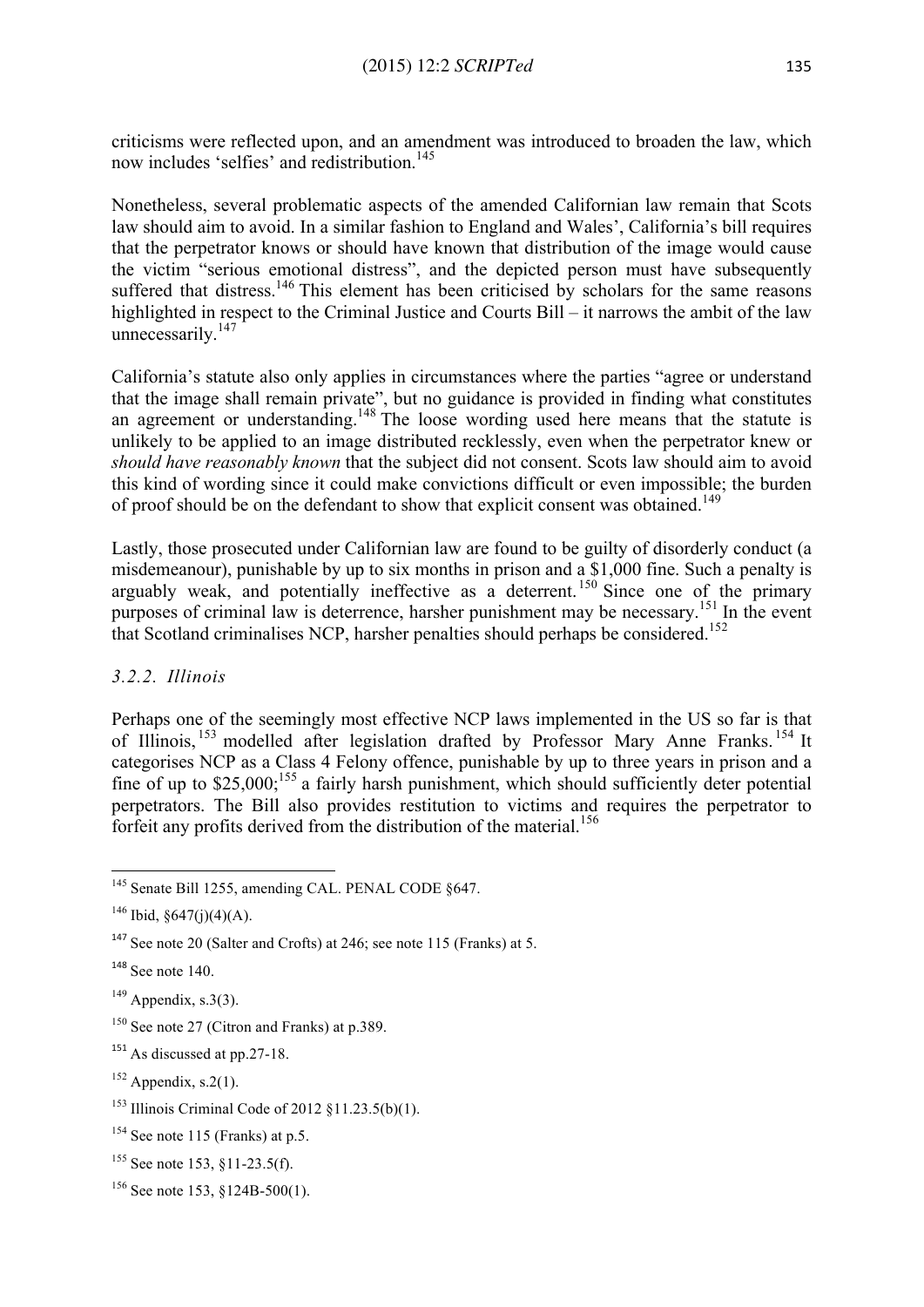Illinois' law makes prosecuting NCP distributors easier because it doesn't require proof of intent to cause harm. The bill is also not only applicable to the original perpetrator; instead, the law targets downstream distributors using a 'reasonable person' standard to find whether the perpetrator knew or ought to have known that the person depicted did not consent to dissemination.<sup>157</sup> This provision helps prevent material from being circulated online when it is clear that consent is lacking, giving priority to the harm done to victims, rather than protecting those who recklessly distribute second-hand images. Scotland may want to adopt a similar reasonable person standard to include reckless distribution.<sup>158</sup>

Several exemptions are laid out in Illinois' legislation, which bear similarities to England and Wales' defences. However, images involving "voluntary exposure in public or commercial settings" are also exempt from the provisions.<sup>159</sup> Although this may appear to be equivalent to the 'disclosure for reward' defence, the 'public' element could potentially raise issues. For example, consent to the recording of a sexual act in a technically 'public' place is not the same as consent to wide distribution of that recording. Once again, lack of consent to dissemination should be the primary feature of the offence, so this type of defence should not be adopted in Scotland.

#### *3.3. Israel*

Israel is the first jurisdiction to recognise those targeted by NCP as victims of sexual harassment.<sup>160</sup> The legislation was codified as an amendment to Israel's Prevention of Sexual Harassment law, <sup>161</sup> which criminalises the distribution of an image that focuses on a person's sexuality if it is done without the subject's consent, under circumstances that are likely to degrade or humiliate him/her.<sup>162</sup> This wording seems to be sufficiently inclusive, since reckless acts are covered and intent to cause distress is not required.

Offenders are punishable by up to five years imprisonment, and the victim can also subject the perpetrator to civil liability.<sup>163</sup> A court may award compensation of up to NIS 50,000, without the need to prove concrete damage caused to the victim, and higher compensation may be awarded if damage is proven.<sup>164</sup> The law also states that courts should not impose any burdens of proof on victims that may deter them from filing actions.<sup>165</sup> Scotland should also adopt an approach that provides appropriate punishment<sup> $166$ </sup> and encourages victims to come forward. 167

<sup>160</sup> Press Releases, "Knesset passes law prohibiting online distribution of sex films*"* (2015) available at https://www.knesset.gov.il/spokesman/eng/PR\_eng.asp?PRID=11068 (accessed 9 November 2015).

<sup>161</sup> Prevention of Sexual Harassment Law 5758-1998, Amendment No.10 5774-2014.

 $164$  Ibid

<sup>165</sup> O. Kamir, "Sexual Harassment Law in Israel*"* (2005) 7 *International Journal of Discrimination and the Law* 315-335, at 326.

 $166$  Appendix, s.2(1).

 $167$  Appendix, s.3(3).

<sup>&</sup>lt;u> 1989 - Jan Samuel Barbara, margaret e</u>  $157$  See note 153, §11-23.5(b)(2).

<sup>&</sup>lt;sup>158</sup> See Appendix, s.1(1)(c).

 $159$  See note 153,  $\frac{11-23.5(c)}{3}$ .

 $162$  Ibid, s.3(5A).

 $163$  Ibid, s. 6(b).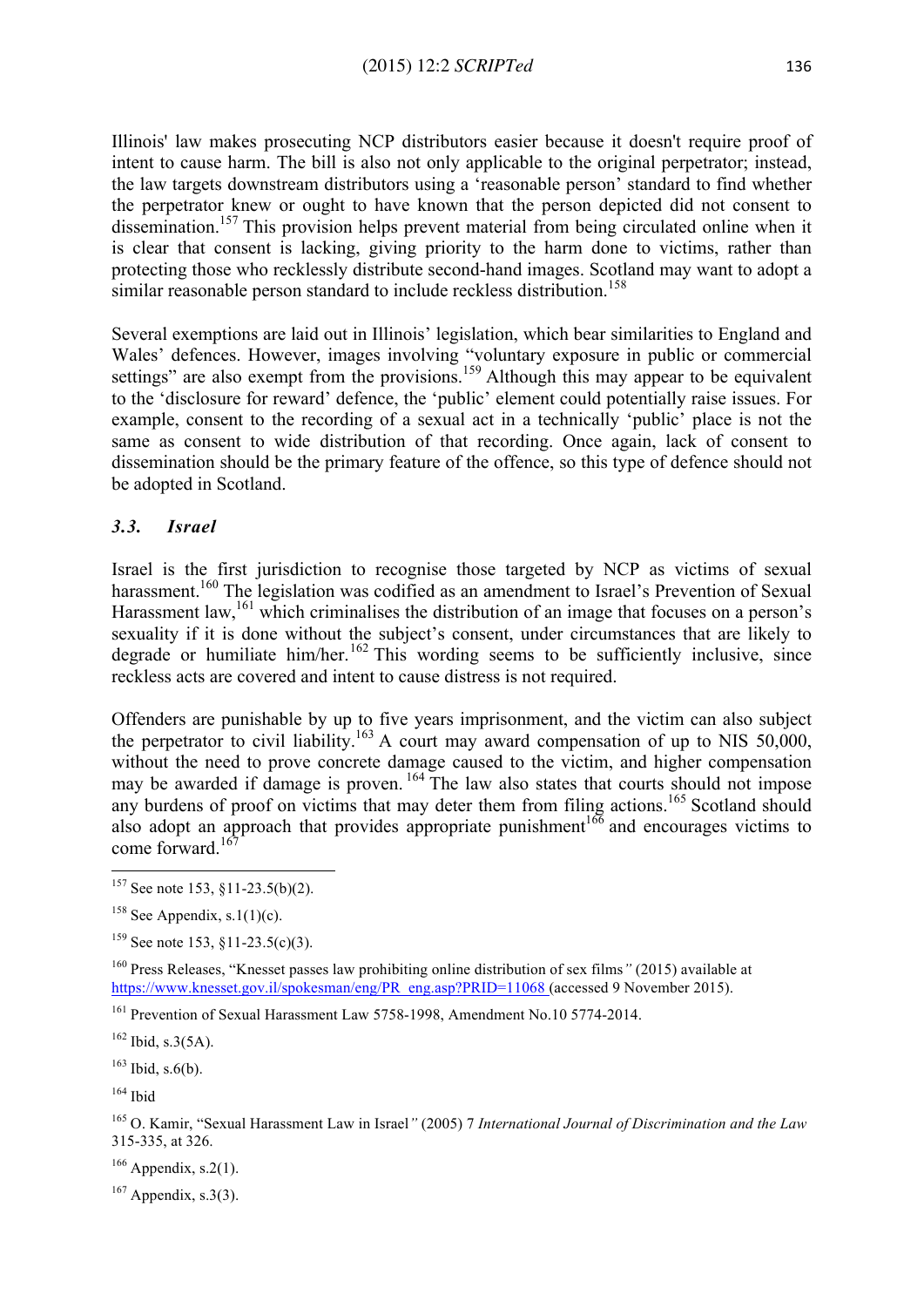A controversial aspect of classing NCP as a form sexual harassment is that perpetrators will be classed as sexual offenders. In Scotland, a person sentenced to more than two and a half years imprisonment for a relevant sexual offence is required to sign the sex offender's register for an indefinite period.<sup>168</sup> This raises a number of issues, since adolescents who foolishly share an image online could potentially be labelled a sex offender for years later.<sup>169</sup> However, it is common for an offender to be subject to notification requirements only if certain conditions are fulfilled, for example, if he/she was over 18 at the time of the offence. If NCP is defined as a sexual offence in Scotland, a similar condition could be attached to notification requirements. From a more positive perspective, the stigma that tends to be associated with registered sex offenders may act as a further deterrent.

Another advantage is that victims would be regarded as 'vulnerable witnesses', <sup>170</sup> and can therefore be granted automatic protections in court and an anonymity order.<sup>171</sup> Although anonymity may be of limited value in some cases, it could be incredibly valuable in encouraging victims to come forward. For example, news articles reporting convictions of NCP under the Malicious Communications Act 1998 have often named the victim, risking exacerbating the problem and aiding further re-victimisation.<sup>172</sup> As previously discussed, labelling NCP as a sexual offence could also be crucial to emphasise the type of wrongdoing pervading the offence.

#### **4. Conclusion**

Ultimately, NCP appears to be indicative of a broader misogynistic culture in which disrespect for women's sexual privacy is endemic. Until attitudes towards women and consent are transformed, and harmful cultural norms are effectively tackled, it seems that the problem may persist. Nonetheless, since the law can be said to reflect cultural values about female sexuality,<sup>173</sup> it should no longer tolerate sexual violations online. Scotland's current legislative framework is not sufficiently tailored to protect victims adequately, and it is clear that action must be taken. Although NCP is unlikely to be eradicated by any one measure, criminalisation seems the most worthwhile method of deterring perpetrators and acknowledging its detrimental impact on gender equality. This form of 'cyber misogyny' should be treated as the harmful, discriminatory conduct that it is to prevent the normalisation of non-consensual sexual activity and to empower victims to demand redress and accountability.

<sup>&</sup>lt;u> 1989 - Jan Samuel Barbara, margaret e</u> <sup>168</sup> *Sexual Offences Act 2003*, s.82.

<sup>169</sup> T. Thomas, "Children and Young People on the UK Sex Offender Register*"* (2009) *International Journal of Children's Rights* 491-500.

<sup>&</sup>lt;sup>170</sup> The definition of a 'vulnerable witness' in criminal proceedings includes victims of sexual offences s.271(1)(c)(i) of the *Criminal Procedure (Scotland) Act 1995,* as amended by s.10 of the *Victims and Witnesses (Scotland) Act 2014*.

<sup>171</sup> s.271N of the *Criminal Procedure (Scotland) Act 1995*, as amended by s.90 of the *Criminal Justice and Licensing (Scotland) Act 2010*; *Contempt of Court Act 1981*, s.11.

<sup>&</sup>lt;sup>172</sup> The Telegraph. "Fallen out with a friend? Revenge porn is the new price to pay" (2015) available at http://www.telegraph.co.uk/women/womens-life/11363238/Revenge-porn-is-the-new-price-to-pay-for-a-falloutwith-friends.html (accessed 9 November 2015).

<sup>173</sup> C. Smart, '*Feminism and the Power of Law'* (London; New York: Routledge 1989), p.26.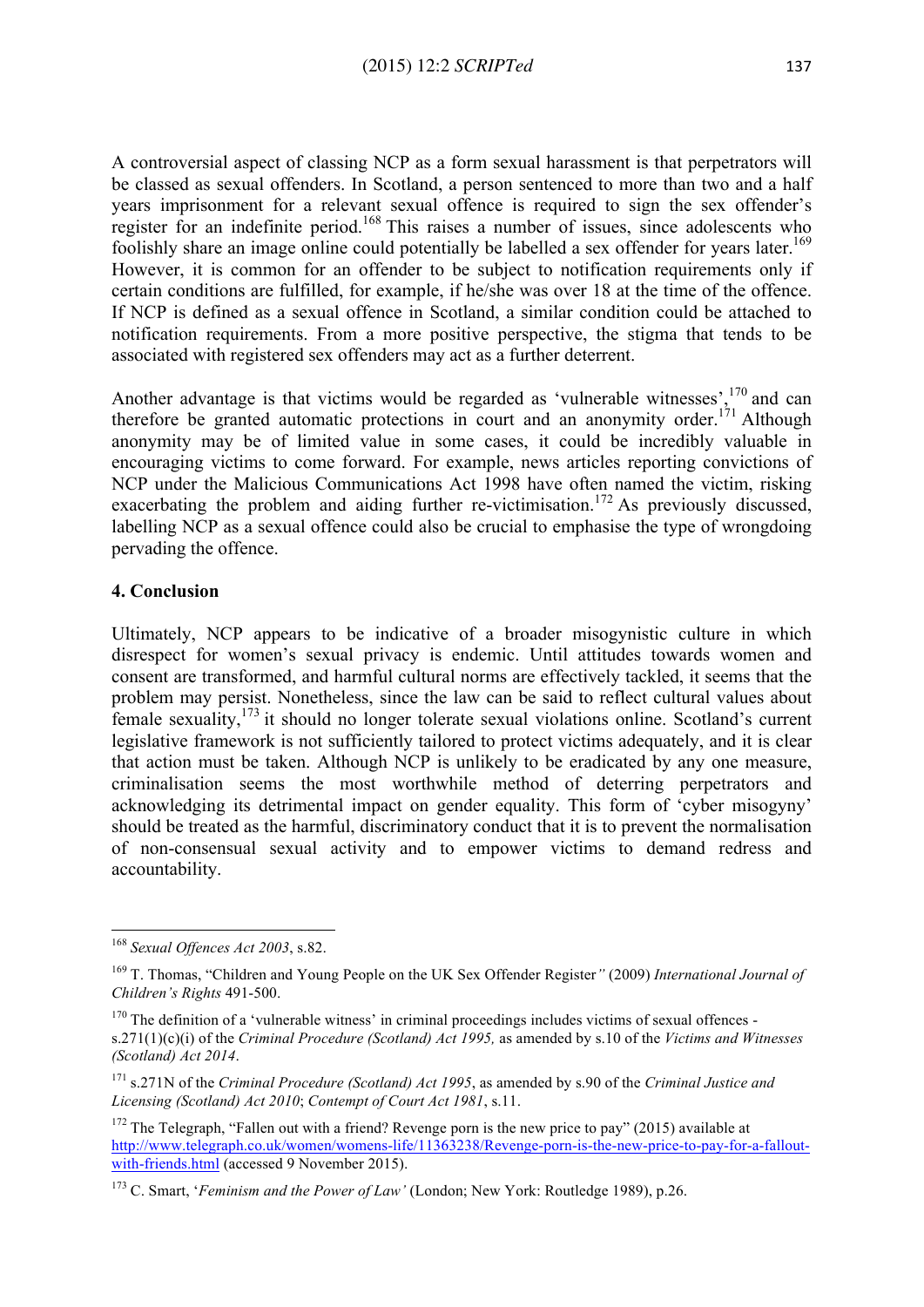Distribution of NCP should therefore be established as a sexual offence in Scotland. Appendix A outlines recommendations as to how this legislation should be effectively drafted, in the form of an amendment to the Sexual Offences (Scotland) Act 2009. The successes and failures of legislation enacted in other jurisdictions have been considered in establishing this draft, which seeks to emulate effective aspects of these statutes, while acknowledging scholarly critiques in endeavouring to improve upon them. The legislation aims to be broad enough to encompass the vast majority of victims; it covers online and offline distribution, relevant terms are broadly defined to encompass varieties of offending material and methods of distribution. Intent to cause distress is not necessary allowing protection from reckless distribution. Defences are outlined to protect innocuous distributors. It also provides sufficiently harsh penalties, allows for the destruction of offending images, and requires the forfeiture of profits from perpetrators. Primarily, it aims to define NCP as a sexual violation and emphasises the importance of obtaining affirmative consent prior to distribution, placing the burden of proof on the perpetrator.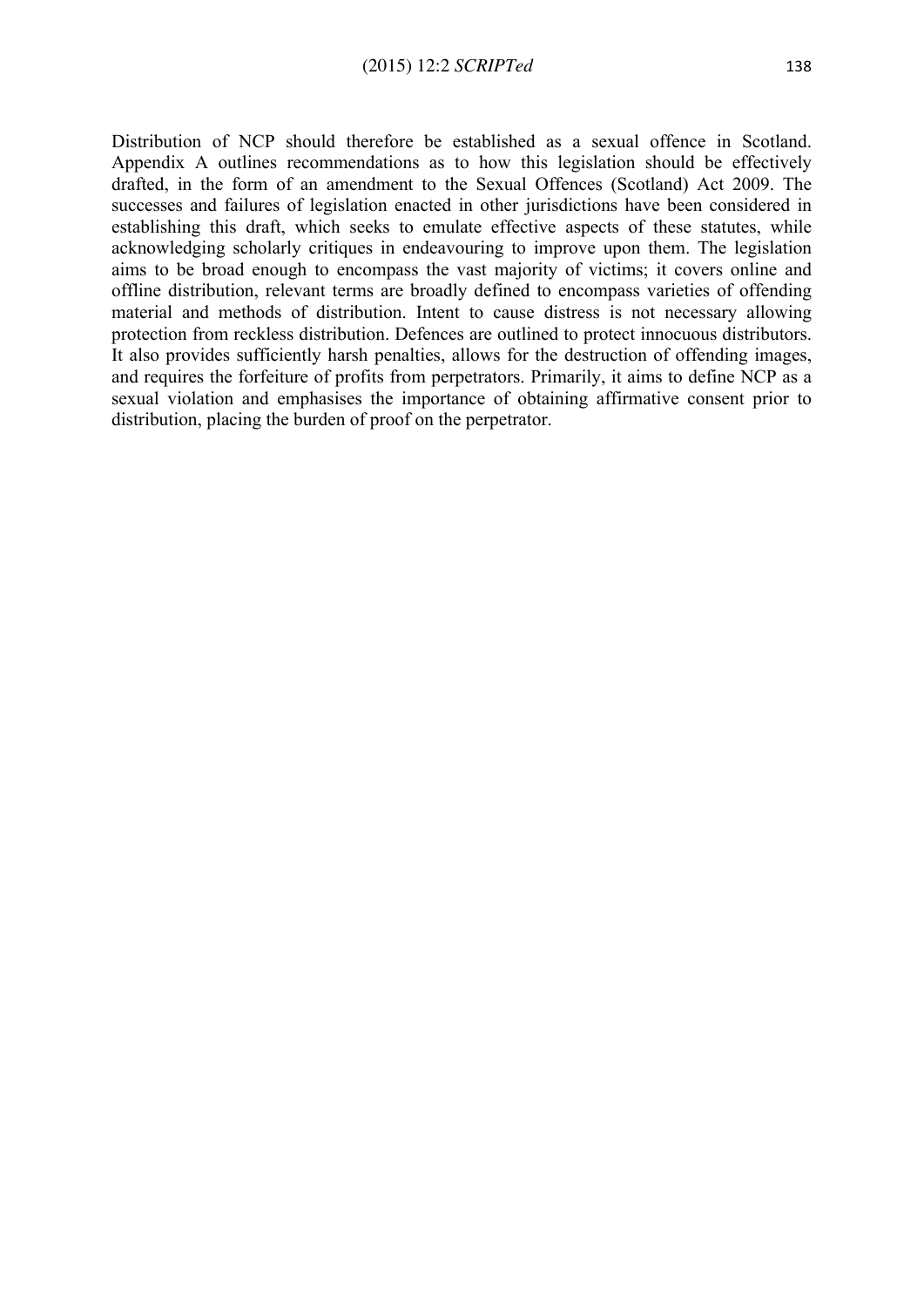# **APPENDIX – Draft Legislation**

### **Amendment to the Sexual Offences (Scotland) Act 2009**

#### **Section 1 Non-consensual disclosure of a private sexual image**

- (1) A person commits an offence if he or she
	- (a) intentionally discloses a private sexual image of an individual without their consent, and
	- (b) knows that the individual did not consent to the disclosure, or
	- (c) should have reasonably known that the individual did not consent to the disclosure
- (2) It is a defence for a person charged with an offence under this section to show that he or she reasonably believed -
	- (a) the disclosure to be in the public interest
	- (b) the disclosure to be necessary for the purposes of preventing, detecting or investigating crime<sup>174</sup>
	- (c) that the image had been previously disclosed for commercial purposes by the individual mentioned in subsection 1
	- (d) that the image had been previously disclosed for commercial purposes by another person, with the consent of the individual mentioned in subsection 1.

### **Section 2 Penalties**

- (1) A person guilty of a Section 1 offence is liable
	- (a) on summary conviction, to imprisonment for a term not exceeding 12 months or a fine not exceeding the statutory maximum (or both)
	- (b) on conviction on indictment, to imprisonment for a term not exceeding 5 years or a fine (or both). $175$
- (2) In addition to any penalties the court may impose, the court may order the destruction of an image violating section 1. 176
- (3) A person who commits the offence of non-consensual disclosure of a private sexual image forfeits any profits, proceeds, or property acquired in violation of section 1.<sup>177</sup>

<u> 1989 - Jan Samuel Barbara, margaret e</u>

 $174$  See note 113 at s.33(3).

<sup>175</sup> *Sexual Offences (Scotland) Act 2009*, s.48.

 $176$  Hawaii Revised Statutes  $8711 - 1110.9(2)$ .